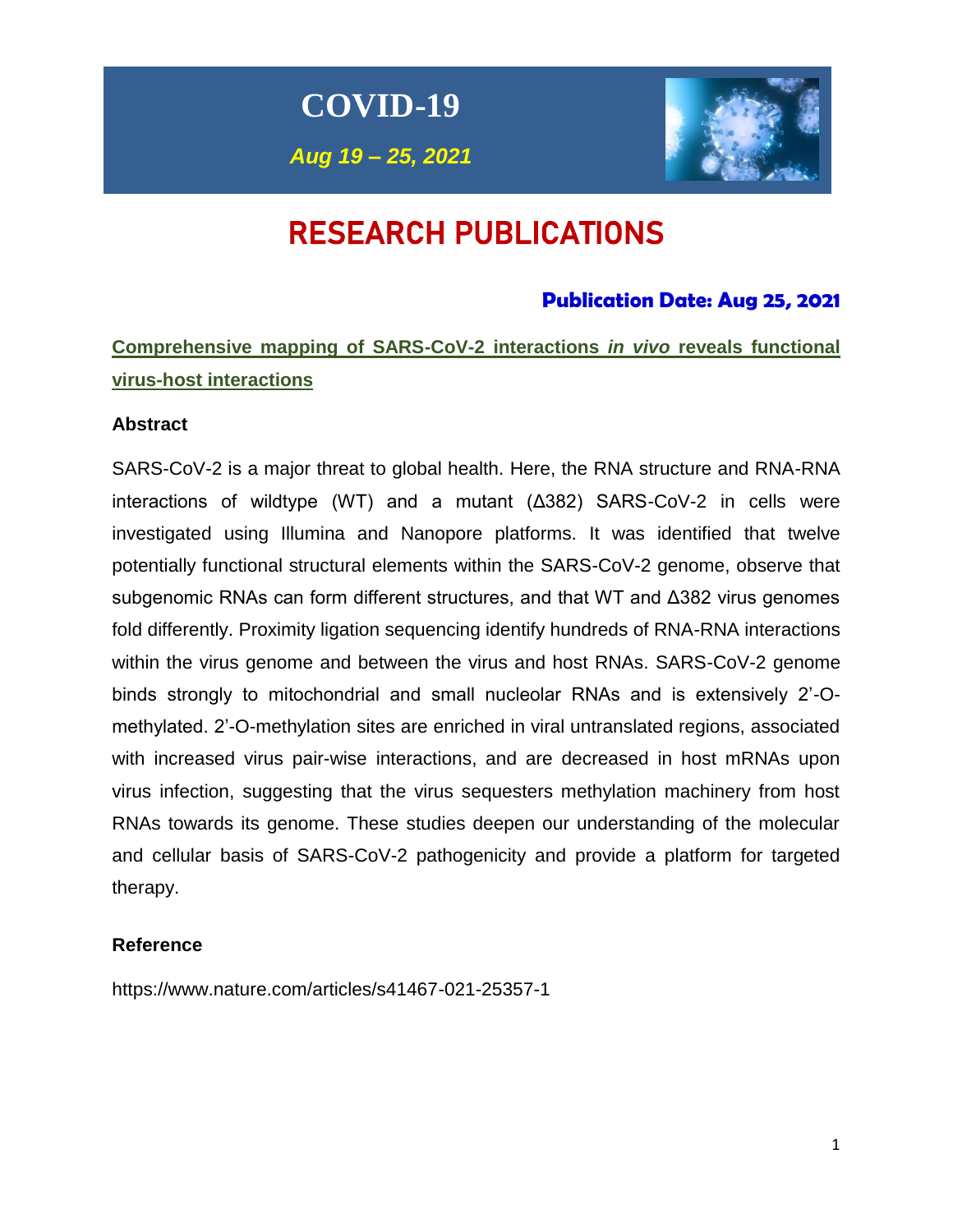# **Abstract**

An extremely high contagiousness of SARS CoV-2 indicates that the virus developed the ability to deceive the innate immune system. The virus could have included in its outer protein domains some motifs that are structurally similar to those that the potential victim's immune system has learned to ignore. The similarity of the primary structures of the viral and human proteins can provoke an autoimmune process. Using an openaccess protein database Uniprot, the SARS CoV-2 proteome was compared with those of other organisms. In the SARS CoV-2 spike (S) protein molecule, we have localized more than two dozen hepta- and octamers homologous to human proteins. They are scattered along the entire length of the S protein molecule, while some of them fuse into sequences of considerable length. Except for one, all these n-mers project from the virus particle and therefore can be involved in providing mimicry and misleading the immune system. All hepta- and octamers of the envelope (E) protein, homologous to human proteins, are located in the viral transmembrane domain and form a 28-mer protein E14-41 VNSVLLFLAFVVFLLVTLAILTALRLCA. The involvement of the protein E in provoking an autoimmune response (after the destruction of the virus particle) seems to be highly likely. Some SARS CoV-2 nonstructural proteins may also be involved in this process, namely ORF3a, ORF7a, ORF7b, ORF8, and ORF9b. It is possible that ORF7b is involved in the dysfunction of olfactory receptors, and the S protein in the dysfunction of taste perception.

# **Reference**

https://www.nature.com/articles/s41598-021-96233-7

# **A high-resolution temporal atlas of the SARS-CoV-2 translatome and transcriptome**

# **Abstract**

COVID-19 is caused by severe acute respiratory syndrome coronavirus 2 (SARS-CoV-2), which infected >200 million people resulting in >4 million deaths. However, temporal landscape of the SARS-CoV-2 translatome and its impact on the human genome remain unexplored. Here, a high-resolution atlas of the translatome and transcriptome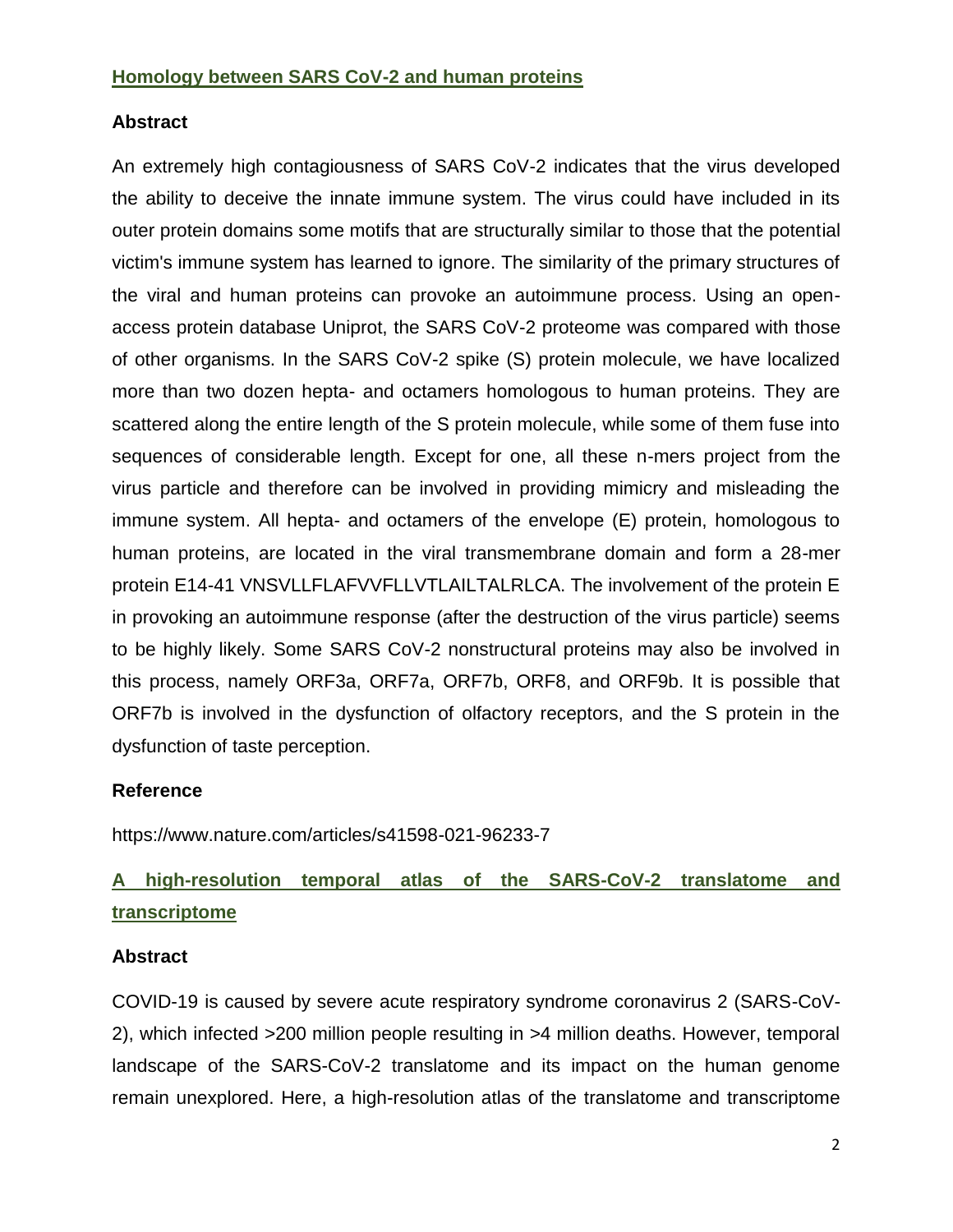of SARS-CoV-2 was reported for various time points after infecting human cells. Intriguingly, substantial amount of SARS-CoV-2 translation initiates at a novel translation initiation site (TIS) located in the leader sequence, termed TIS-L. Since TIS-L is included in all the genomic and subgenomic RNAs, the SARS-CoV-2 translatome may be regulated by a sophisticated interplay between TIS-L and downstream TISs. TIS-L functions as a strong translation enhancer for ORF S, and as translation suppressors for most of the other ORFs. The global temporal atlas provides compelling insight into unique regulation of the SARS-CoV-2 translatome and helps comprehensively evaluate its impact on the human genome.

#### **Reference**

https://www.nature.com/articles/s41467-021-25361-5

# **ACE2-targeting monoclonal antibody as potent and broad-spectrum coronavirus blocker**

#### **Abstract**

The evolution of coronaviruses, such as SARS-CoV-2, makes broad-spectrum coronavirus preventional or therapeutical strategies highly sought after. Here it was reported that a human angiotensin-converting enzyme 2 (ACE2)-targeting monoclonal antibody, 3E8, blocked the S1-subunits and pseudo-typed virus constructs from multiple coronaviruses including SARS-CoV-2, SARS-CoV-2 mutant variants (SARS-CoV-2- D614G, B.1.1.7, B.1.351, B.1.617.1, and P.1), SARS-CoV and HCoV-NL63, without markedly affecting the physiological activities of ACE2 or causing severe toxicity in ACE2 "knock-in" mice. 3E8 also blocked live SARS-CoV-2 infection *in vitro* and in a prophylactic mouse model of COVID-19. Cryo-EM and "alanine walk" studies revealed the key binding residues on ACE2 interacting with the CDR3 domain of 3E8 heavy chain. Although full evaluation of safety in non-human primates is necessary before clinical development of 3E8, a potentially potent and "broad-spectrum" management strategy was provided against all coronaviruses that utilize ACE2 as entry receptors and disclosed an anti-coronavirus epitope on human ACE2.

#### **Reference**

https://www.nature.com/articles/s41392-021-00740-y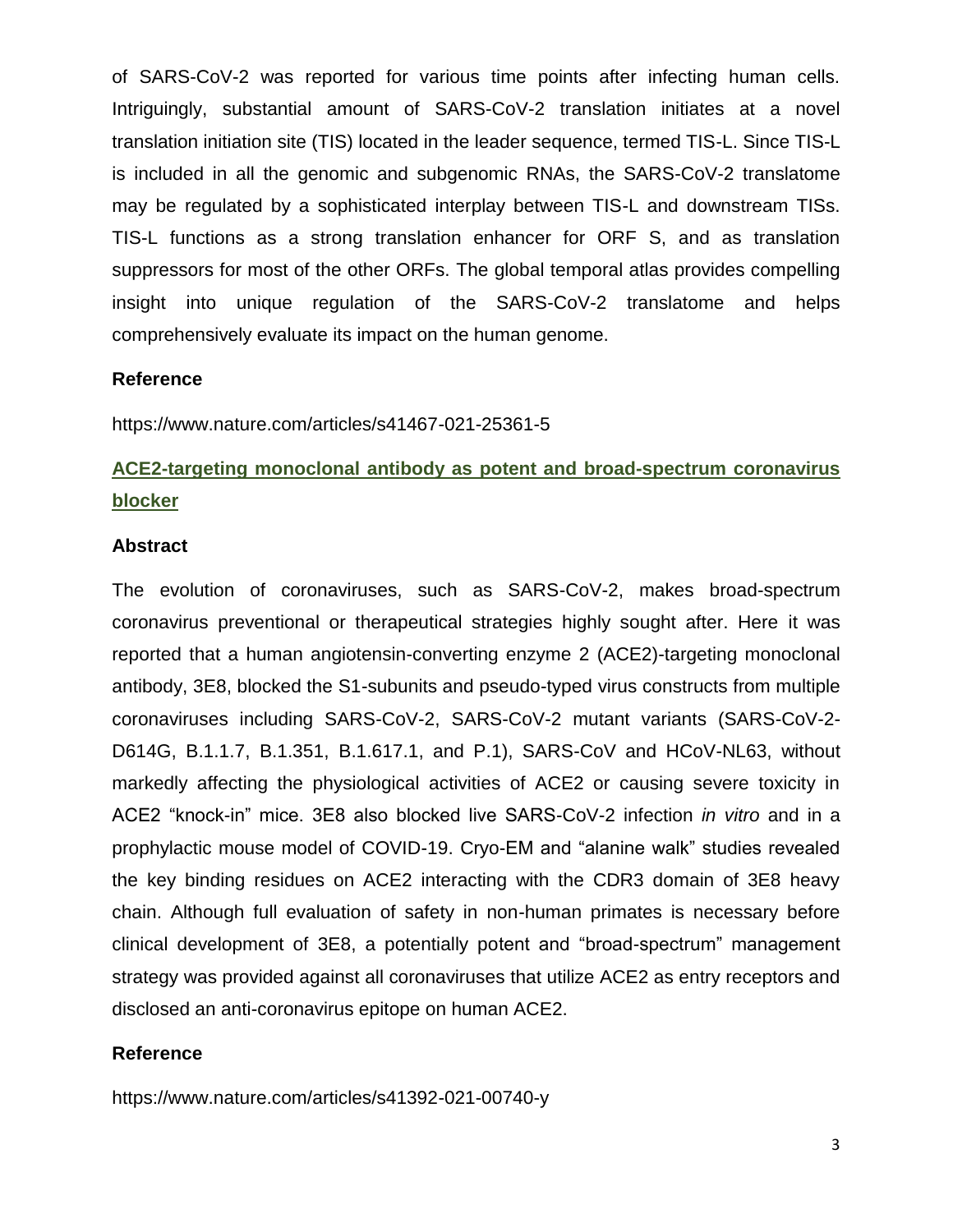# **Comparative transcriptomic analysis of SARS-CoV-2 infected cell model systems reveals differential innate immune responses**

# **Abstract**

The transcriptome of SARS-CoV-2-infected cells that reflects the interplay between host and virus has provided valuable insights into mechanisms underlying SARS-CoV-2 infection and COVID-19 disease progression. In this study, it was shown that SARS-CoV-2 can establish a robust infection in HEK293T cells that overexpress human angiotensin-converting enzyme 2 (hACE2) without triggering significant host immune response. Instead, endoplasmic reticulum stress and unfolded protein response-related pathways are predominantly activated. By comparing the data with published transcriptome of SARS-CoV-2 infection in other cell lines, we found that the expression level of hACE2 directly correlates with the viral load in infected cells but not with the scale of immune responses. Only cells that express high level of endogenous hACE2 exhibit an extensive immune attack even with a low viral load. Therefore, the infection route may be critical for the extent of the immune response, thus the severity of COVID-19 disease status.

# **Reference**

https://www.nature.com/articles/s41598-021-96462-w

# **Applications of laboratory findings in the prevention, diagnosis, treatment, and monitoring of COVID-19**

# **Abstract**

The worldwide pandemic of coronavirus disease 2019 (COVID-19) presents us with a serious public health crisis. To combat the virus and slow its spread, wider testing is essential. There is a need for more sensitive, specific, and convenient detection methods of the severe acute respiratory syndrome coronavirus 2 (SARS-CoV-2). Advanced detection can greatly improve the ability and accuracy of the clinical diagnosis of COVID-19, which is conducive to the early suitable treatment and supports precise prophylaxis. In this article, the latest laboratory diagnostic technologies and methods for SARS-CoV-2 were combined and presented to identify the technical characteristics, considerations, biosafety requirements, common problems with testing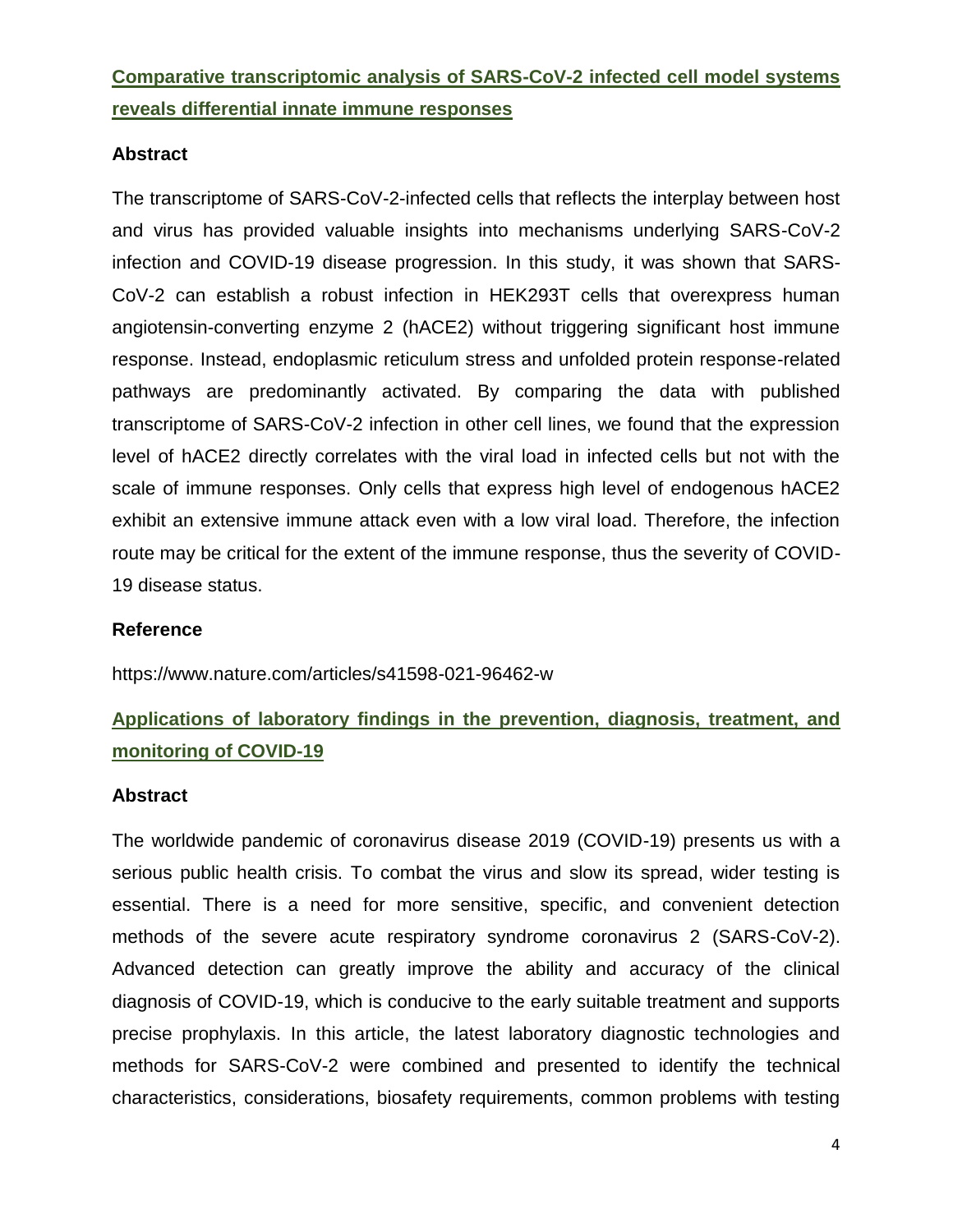and interpretation of results, and coping strategies of commonly used testing methods. The gaps were highlighted in current diagnostic capacity and propose potential solutions to provide cutting-edge technical support to achieve a more precise diagnosis, treatment, and prevention of COVID-19 and to overcome the difficulties with the normalization of epidemic prevention and control.

#### **Reference**

https://www.nature.com/articles/s41392-021-00731-z

# **Pooled RT-qPCR testing for SARS-CoV-2 surveillance in schools - A cluster randomised trial**

#### **Abstract**

*Background*: The extent to which children and adolescents contribute to SARS-CoV-2 transmission remains not fully understood. Novel high-capacity testing methods may provide real-time epidemiological data in educational settings helping to establish a rational approach to prevent and minimize SARS-CoV-2 transmission. It was investigated that whether pooling of samples for SARS-CoV-2 detection by RT-qPCR is a sensitive and feasible high-capacity diagnostic strategy for surveillance of SARS-CoV-2 infections in schools.

*Methods*: In this study, students and school staff of 14 educational facilities in Germany were tested sequentially between November 9 and December 23, 2020, two or three times per week for at least three consecutive weeks. Participants were randomized for evaluation of two different age adjusted swab sampling methods (oropharyngeal swabs or buccal swabs compared to saliva swabs using a 'lolli method'). Swabs were collected and pooled for SARS-CoV-2 RT-qPCR. Individuals of positive pooled tests were retested by RT-qPCR the same or the following day. Positive individuals were quarantined while the SARS-CoV-2 negative individuals remained in class with continued pooled RT-qPCR surveillance. The study is registered with the German Clinical Trials register (registration number: DRKS00023911).

*Findings*: 5,537 Individuals were eligible and 3970 participants were enroled and included in the analysis. In students, a total of 21,978 swabs were taken and combined in 2218 pooled RT-qPCR tests. We detected 41 positive pooled tests (1·8%) leading to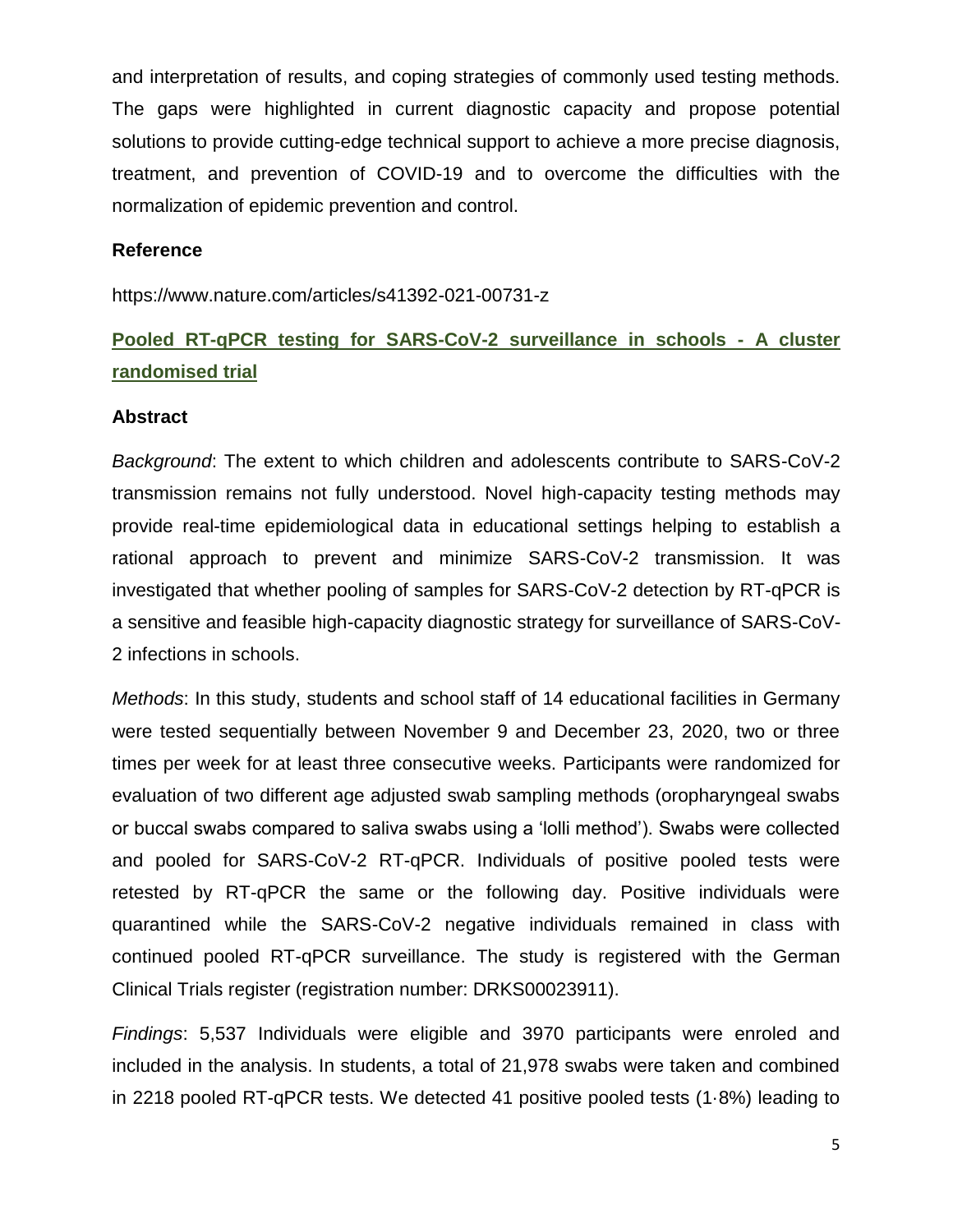36 SARS-CoV-2 cases among students which could be identified by individual retesting. The cumulative 3-week incidence for primary schools was 564/100,000 (6/1064, additionally 1 infection detected in week 4) and 1249/100,000 (29/2322) for secondary schools. In secondary schools, there was no difference in the number of SARS-CoV-2 positive students identified from pooled oropharyngeal swabs compared to those identified from pooled saliva samples (lolli method) (14 vs. 15 cases; 1·3% vs. 1·3%; OR 1.1; 95%-CI 0·5–2·5). A single secondary school accounted for 17 of 36 cases (47%) indicating a high burden of asymptomatic prevalent SARS-CoV-2 cases in the respective school and community.

*Interpretation*: In educational settings, SARS-CoV-2 screening by RT-qPCR-based pooled testing with easily obtainable saliva samples is a feasible method to detect incident cases and observe transmission dynamics.

#### **Reference**

https://www.thelancet.com/journals/eclinm/article/PIIS2589-5370(21)00362-X/fulltext

# **Immunological evaluation of an inactivated SARS-CoV-2 vaccine in rhesus macaques**

#### **Abstract**

Because of the relatively limited understanding of COVID-19 pathogenesis, immunological analysis for vaccine development is needed. Mice and macaques were immunized with an inactivated SARS-CoV-2 vaccine prepared by two inactivators. Various immunological indexes were tested, and viral challenges were performed on day 7 or 150 after booster immunization in monkeys. This inactivated SARS-CoV-2 vaccine was produced by sequential inactivation with formaldehyde followed by propiolactone. The various antibody responses and specific T cell responses to different viral antigens elicited in immunized animals were maintained for longer than 150 days. This comprehensive immune response could effectively protect vaccinated macaques by inhibiting viral replication in macaques and substantially alleviating immunopathological damage, and no clinical manifestation of immunopathogenicity was observed in immunized individuals during viral challenge. This candidate inactivated vaccine was identified as being effective against SARS-CoV-2 challenge in rhesus macaques.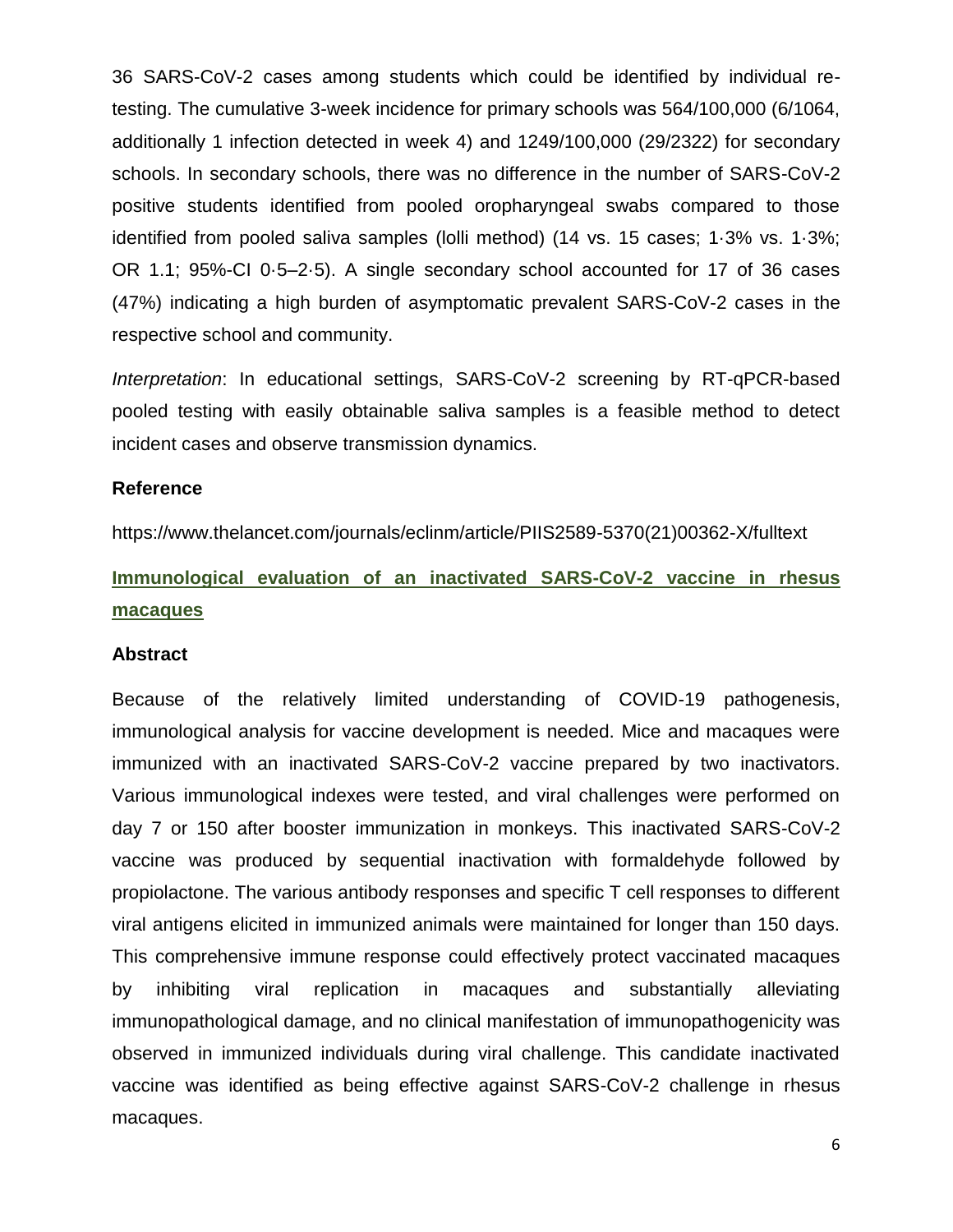# **Reference**

https://www.cell.com/molecular-therapy-family/methods/fulltext/S2329-0501(21)00131-5 **Single cell transcriptome identifies FCGR3B upregulated subtype of alveolar macrophages in patients with critical COVID-19**

# **Abstract**

Understanding host cell heterogeneity is critical for unravelling disease mechanism. Utilizing large scale single-cell transcriptomics, multiple tissue specimens were analyzed from patients with life-threatening COVID-19 pneumonia, compared with healthy controls. A subtype of monocyte-derived alveolar macrophages (MoAM) were identified where genes associated with severe COVID-19 comorbidities are significantly upregulated in broncho-alveolar lavage fluid (BALF) of critical cases. FCGR3B consistently demarcated MoAM subset in different samples from severe COVID-19 cohorts and in CCL3L1-upregulated cells from nasopharyngeal swabs. *In silico* findings were validated by upregulation of FCGR3B in nasopharyngeal swabs of severe ICU COVID-19 cases, particularly in older patients and those with comorbidities. Additional lines of evidence from transcriptomic data and *in vivo* of severe COVID-19 cases suggest that FCGR3B may identify a specific subtype of MoAM in patients with severe COVID-19 that may present a novel biomarker for screening and prognosis as well as a potential therapeutic target.

# **Reference**

https://www.cell.com/iscience/fulltext/S2589-0042(21)00998-6

# **Publication Date: Aug 24, 2021**

# **The structure of a dimeric form of SARS-CoV-2 polymerase**

# **Abstract**

The coronavirus SARS-CoV-2 uses an RNA-dependent RNA polymerase (RdRp) to replicate and transcribe its genome. Previous structures of the RdRp revealed a monomeric enzyme composed of the catalytic subunit nsp12, two copies of subunit nsp8, and one copy of subunit nsp7. Here an alternative, dimeric form of the enzyme was reported and its structure, at 5.5 Å resolution, was resolved. In this structure, the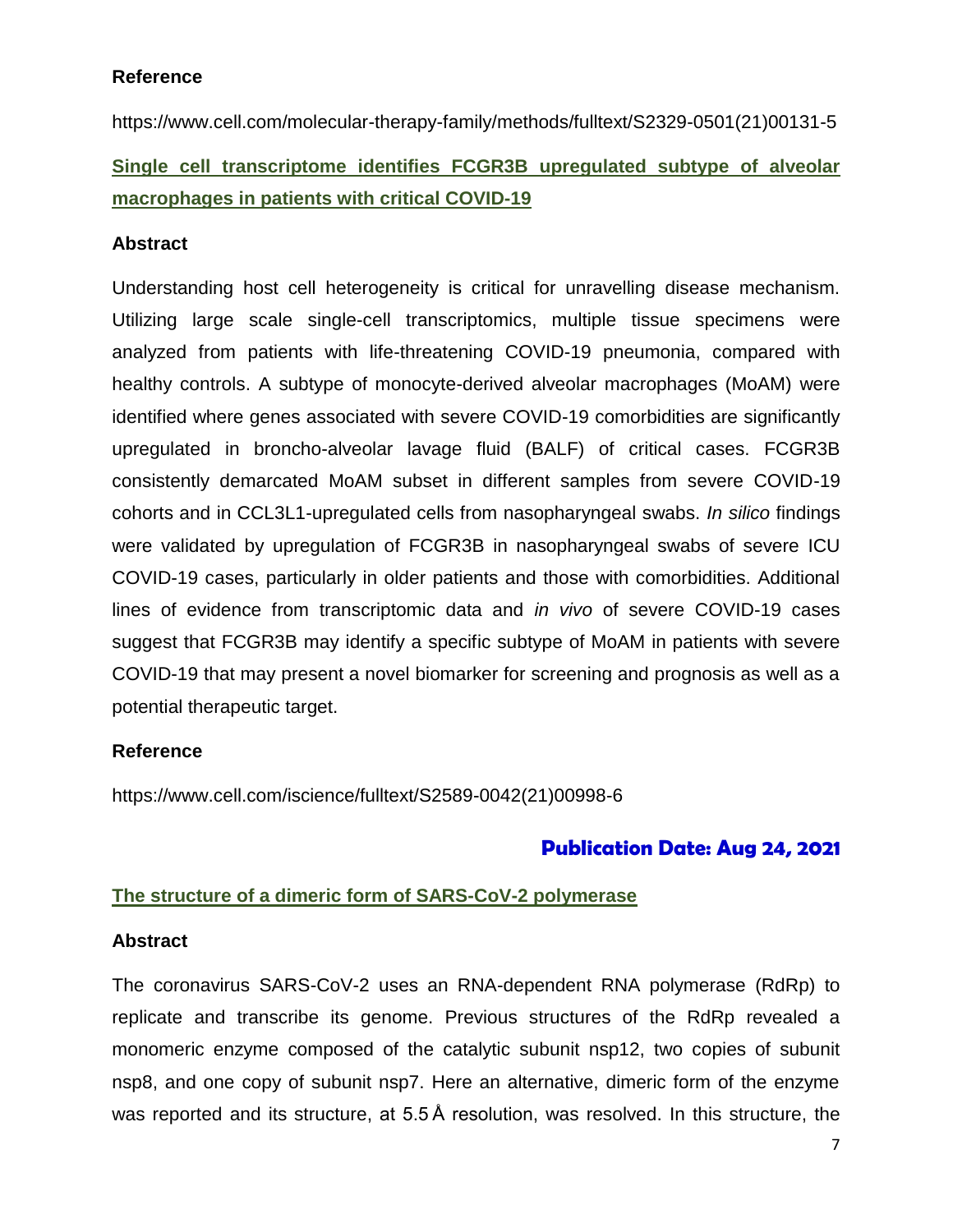two RdRps contain only one copy of nsp8 each and dimerize via their nsp7 subunits to adopt an antiparallel arrangement. It was speculated that the RdRp dimer facilitates template switching during production of sub-genomic RNAs.

# **Reference**

https://www.nature.com/articles/s42003-021-02529-9

# **A non-enzymatic, isothermal strand displacement and amplification assay for rapid detection of SARS-CoV-2 RNA**

# **Abstract**

The current nucleic acid signal amplification methods for SARS-CoV-2 RNA detection heavily rely on the functions of biological enzymes which imposes stringent transportation and storage conditions, high cost and global supply shortages. Here, a non-enzymatic whole genome detection method based on a simple isothermal signal amplification approach is developed for rapid detection of SARS-CoV-2 RNA and potentially any types of nucleic acids regardless of their size. The assay, termed nonenzymatic isothermal strand displacement and amplification (NISDA), is able to quantify 10 RNA copies.µL−1. In 164 clinical oropharyngeal RNA samples, NISDA assay is 100 % specific, and it is 96.77% and 100% sensitive when setting up in the laboratory and hospital, respectively. The NISDA assay does not require RNA reverse-transcription step and is fast (<30 min), affordable, highly robust at room temperature (>1 month), isothermal (42 °C) and user-friendly, making it an excellent assay for broad-based testing.

# **Reference**

https://www.nature.com/articles/s41467-021-25387-9

# **Type I interferon autoantibodies are associated with systemic immune alterations in patients with COVID-19**

# **Abstract**

Neutralizing autoantibodies against type I interferons (IFNs) have been found in some patients with critical coronavirus disease 2019 (COVID-19), the disease caused by severe acute respiratory syndrome coronavirus 2 (SARS-CoV-2). However, the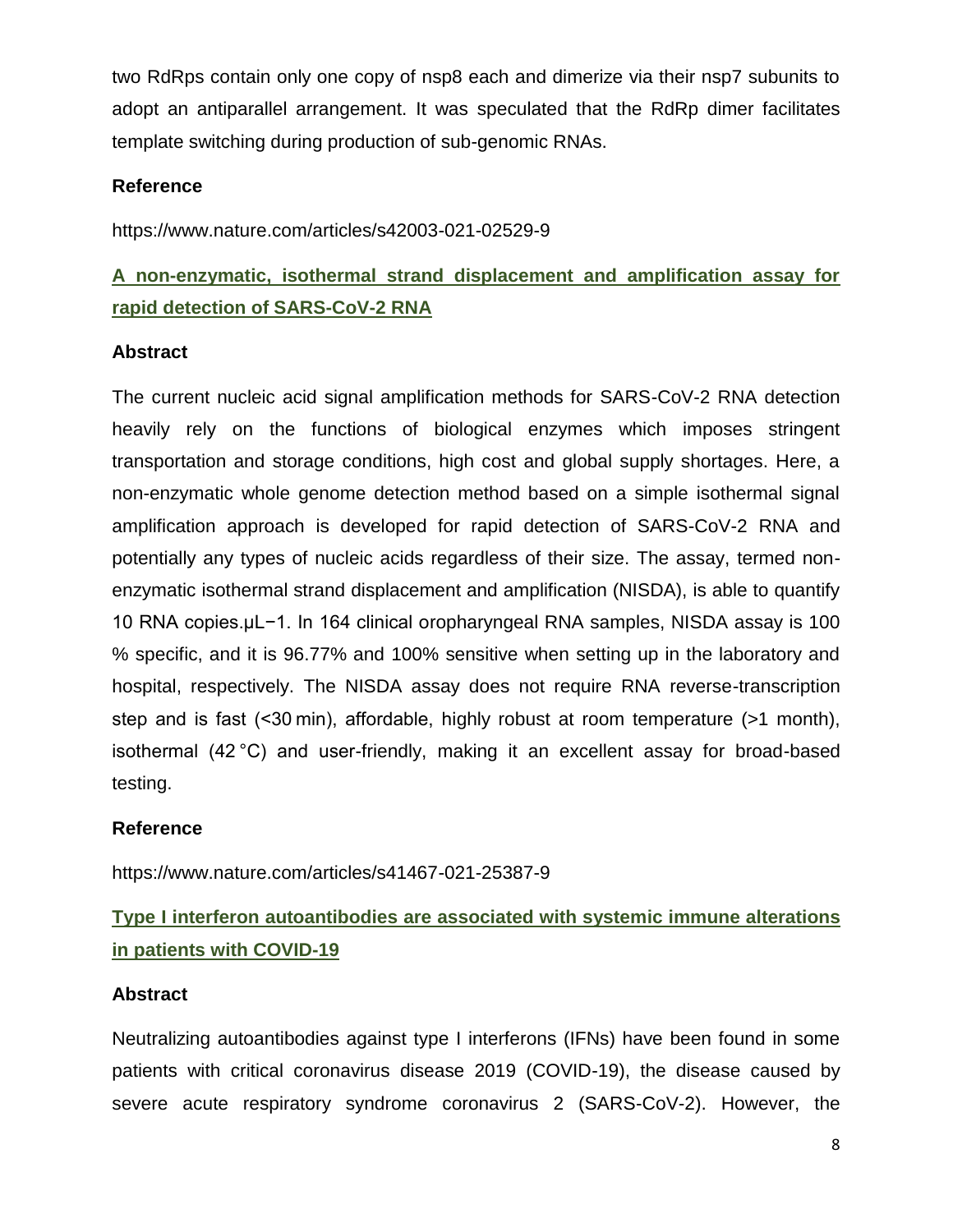prevalence of these antibodies, their longitudinal dynamics across the disease severity scale, and their functional effects on circulating leukocytes remain unknown. Here, in 284 patients with COVID-19, type I IFN-specific autoantibodies were found in peripheral blood samples from 19% of patients with critical disease and 6% of patients with severe disease. No type I IFN autoantibodies were found in individuals with moderate disease. Longitudinal profiling of over 600,000 peripheral blood mononuclear cells using multiplexed single-cell epitope and transcriptome sequencing from 54 patients with COVID-19 and 26 non-COVID-19 controls revealed a lack of type I IFN-stimulated gene (ISG-I) responses in myeloid cells from patients with critical disease. This was especially evident in dendritic cell populations isolated from patients with critical disease producing type I IFN-specific autoantibodies. Moreover, we found elevated expression of the inhibitory receptor leukocyte-associated immunoglobulin-like receptor 1 (LAIR1) on the surface of monocytes isolated from patients with critical disease early in the disease course. LAIR1 expression is inversely correlated with ISG-I expression response in patients with COVID-19 but is not expressed in healthy controls. The deficient ISG-I response observed in patients with critical COVID-19 with and without type I IFN-specific autoantibodies supports a unifying model for disease pathogenesis involving ISG-I suppression through convergent mechanisms.

#### **Reference**

https://www.science.org/doi/10.1126/scitranslmed.abh2624

# **Publication Date: Aug 23, 2021**

# **Characterization of SARS-CoV-2 and host entry factors distribution in a COVID-19 autopsy series**

#### **Abstract**

*Background*: SARS-CoV-2 is a highly contagious virus that causes the disease COVID-19. It was recently reported that androgens regulate the expression of SARS-CoV-2 host entry factors ACE2 and TMPRSS2, and androgen receptor (AR) in lung epithelial cells. It was also demonstrated that the transcriptional repression of the AR enhanceosome inhibited SARS-CoV-2 infection *in vitro*.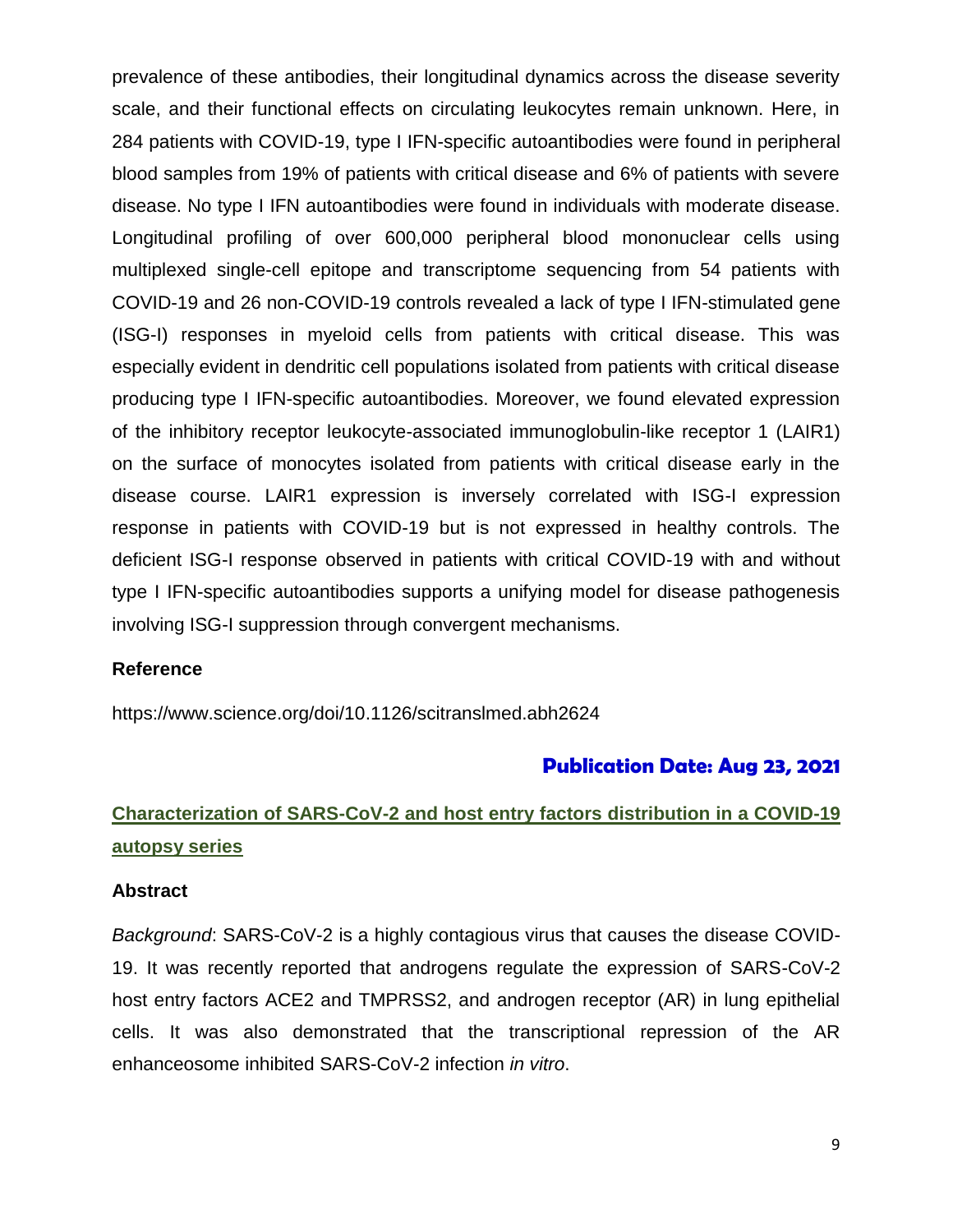*Methods*: To better understand the various sites of SARS-CoV-2 infection, and presence of host entry factors, the tissue distribution and localization of SARS-CoV-2 virus, viral replication, and host entry factors were extensively characterized in various anatomical sites sampled *via* autopsy. RNA *in-situ*-hybridization (RNA-ISH), immunohistochemistry (IHC) and quantitative reverse transcription polymerase chain reaction (qRT-PCR) approaches were applied. Histopathological changes in SARS-CoV-2 infected tissues were also assessed.

*Results*: SARS-CoV-2 virus and viral replication were detected in pulmonary tissues by RNA-ISH and IHC and a variety of non-pulmonary tissues including kidney, heart, liver, spleen, thyroid, lymph node, prostate, uterus, and colon by qRT-PCR. We observe heterogeneity in viral load and viral cytopathic effects among various organ systems, between individuals and within the same patient. In a patient with a history of kidney transplant and under immunosuppressant therapy, we observe an unusually high viral load in lung tissue by RNA-ISH, IHC and qRT-PCR. SARS-CoV-2 virus is also detected in this patent's kidney, liver and uterus. ACE2, TMPRSS2 and AR expression were found to overlap with the infection sites.

*Conclusions*: This study portrays the impact of dispersed SARS-CoV-2 infection in diverse organ systems, thereby facilitating avenues for systematic therapeutic approaches.

#### **Reference**

https://www.nature.com/articles/s43856-021-00025-z

# **Cryo-EM and antisense targeting of the 28-kDa frameshift stimulation element from the SARS-CoV-2 RNA genome**

#### **Abstract**

Drug discovery campaigns against COVID-19 are beginning to target the SARS-CoV-2 RNA genome. The highly conserved frameshift stimulation element (FSE), required for balanced expression of viral proteins, is a particularly attractive SARS-CoV-2 RNA target. Here, a 6.9 Å resolution cryo-EM structure of the FSE (88 nucleotides, ~28 kDa) was presented and validated through an RNA nanostructure tagging method. The tertiary structure presents a topologically complex fold in which the 5′ end is threaded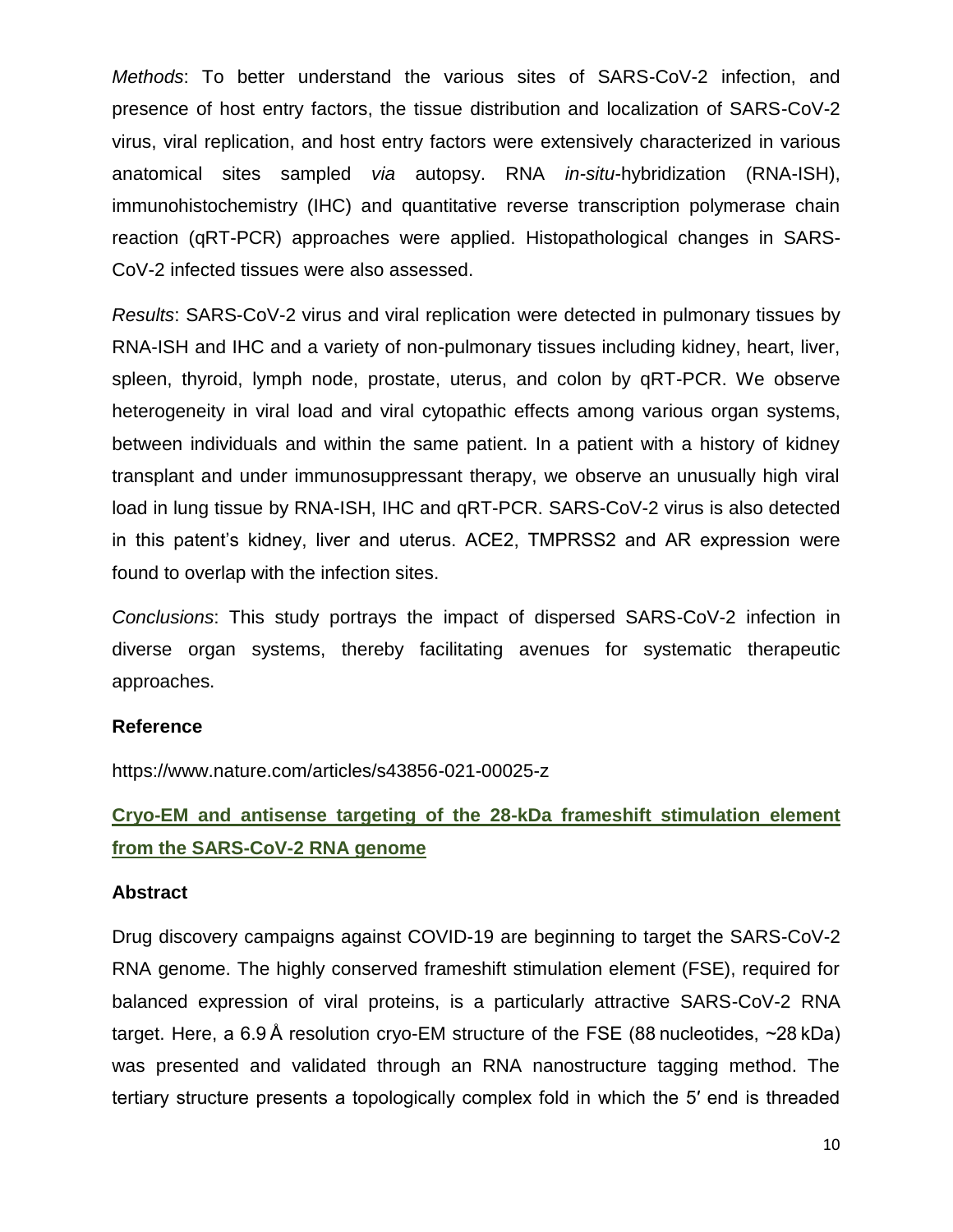through a ring formed inside a three-stem pseudoknot. Guided by this structure, we develop antisense oligonucleotides that impair FSE function in frameshifting assays and knock down SARS-CoV-2 virus replication in A549-ACE2 cells at 100 nM concentration.

### **Reference**

https://www.nature.com/articles/s41594-021-00653-y

# **Factors associated with SARS-COV-2 infection in Bogotá, Colombia: Results from a large epidemiological surveillance study**

#### **Abstract**

*Background*: Epidemiologic surveillance of COVID-19 is essential to collect and analyse data to improve public health decision making during the pandemic. There are few initiatives led by public-private alliances in Colombia and Latin America. The CoVIDA project contributed with RT-PCR tests for SARS-CoV-2 in mild or asymptomatic populations in Bogotá. The present study aimed to determine the factors associated with SARS-CoV-2 infection in working adults.

*Methods*: COVID-19 intensified sentinel epidemiological surveillance study, from April 18, 2020, to March 29, 2021. The study included people aged 18 years or older without a history of COVID-19. Two main occupational groups were included: healthcare and essential services workers with high mobility in the city. Social, demographic, and health-related factors were collected *via* phone survey. Afterwards, the molecular test was conducted to detect SARS-CoV-2 infection.

*Findings*: From the 58,638 participants included in the study, 3,310 (5·6%) had a positive result. A positive result was associated with the age group (18-29 years) compared with participants aged 60 or older, participants living with more than three cohabitants, living with a confirmed case, having no affiliation to the health system compared to those with social health security, reporting a very low socioeconomic status compared to those with higher socioeconomic status, and having essential occupations compared to healthcare workers.

*Interpretation*: The CoVIDA study showed the importance of intensified epidemiological surveillance to identify groups with increased risk of infection. These groups should be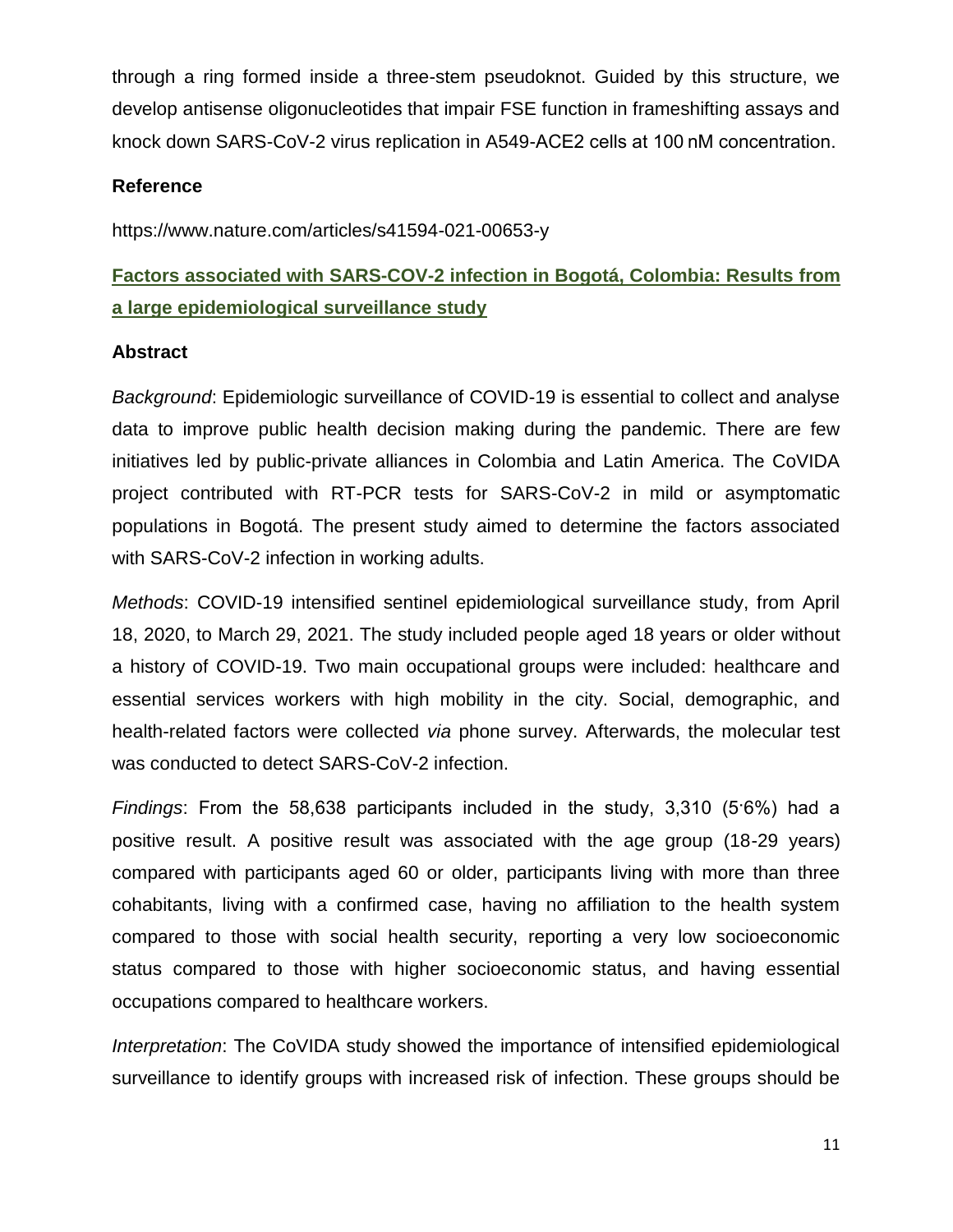prioritised in the screening, contact tracing, and vaccination strategies to mitigate the pandemic.

# **Reference**

https://www.thelancet.com/journals/lanam/article/PIIS2667-193X(21)00040-5/fulltext

# **A SARS-CoV-2 antibody broadly neutralizes SARS-related coronaviruses and variants by coordinated recognition of a virus vulnerable site**

# **Abstract**

Potently neutralizing SARS-CoV-2 antibodies often target the spike protein receptor binding site (RBS), but the variability of RBS epitopes hampers broad neutralization of multiple sarbecoviruses and drifted viruses. Here, using humanized mice, an RBS antibody was identified with a germline VH gene that potently neutralized SARS-related coronaviruses including SARS-CoV and SARS-CoV-2 variants. X-ray crystallography revealed coordinated recognition by the heavy chain of non-RBS conserved sites and the light chain of RBS with a binding angle mimicking the ACE2 receptor. The minimum footprints in the hypervariable region of RBS contributed to the breadth of neutralization, which was enhanced by IgG3 class switching. The coordinated binding resulted in broad neutralization of SARS-CoV and emerging SARS-CoV-2 variants of concern. Low dose therapeutic antibody treatment in hamsters reduced the virus titers and morbidity during SARS-CoV-2 challenge. The structural basis for broadly neutralizing activity may inform the design of broad spectrum of therapeutics and vaccines.

# **Reference**

https://www.cell.com/immunity/fulltext/S1074-7613(21)00359-9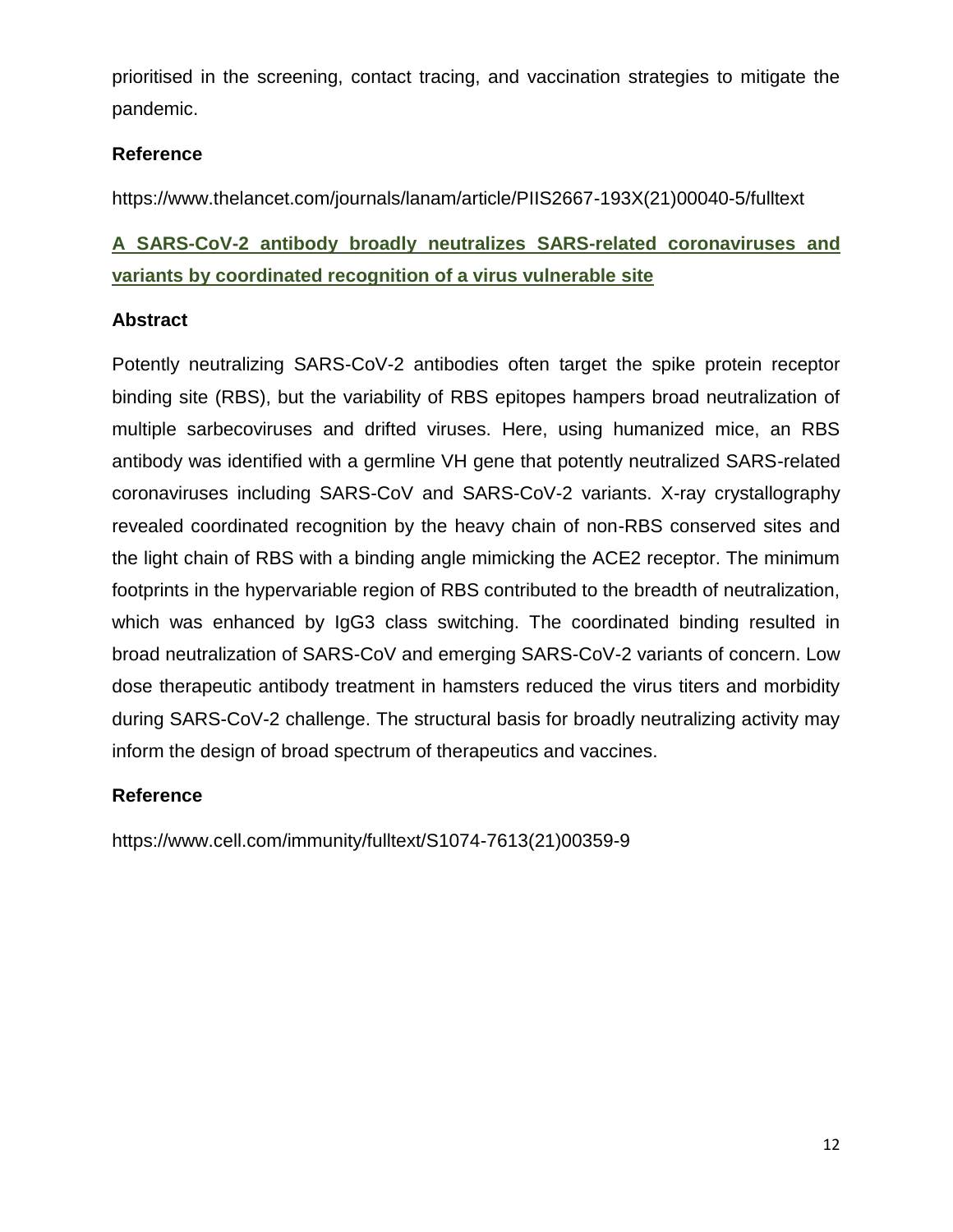# **Publication Date: Aug 21, 2021**

**Repeat positive SARS-CoV-2 RNA testing in nursing home residents during the initial 9 months of the COVID-19 pandemic: An observational retrospective analysis**

#### **Abstract**

*Background*: Nursing homes are high-risk COVID-19 settings with residents who are typically older and have multiple comorbidities. SARS-CoV-2 testing occurs frequently in nursing homes, with public health guidance suggesting that repeat testing is generally not warranted in the 90 days following initial positive test results. Interpretation of repeat positive tests beyond 90 days is challenging and the consequences of decisions following these tests are significant.

*Methods*: A surveillance system for COVID-19 was utilized to identify Connecticut nursing home residents who tested positive for SARS-CoV-2 by RNA-based testing ≥ 90 days after initial positive results. Statewide nursing home testing data was analyzed over a 9-month period, from the first Connecticut nursing home case identified on March 15 through December 15, 2020, when nursing home COVID-19 vaccinations began in Connecticut.

*Findings*: 156 Residents (median age 75 years) were identified with positive RNA-based PCR tests occurring ≥90 days after an initial positive test. Residents with repeat positives tests represented approximately 2.6% (156/6,079) of nursing home residents surviving beyond 90 days of their initial SARS-CoV-2 diagnosis statewide since the start of the pandemic, with a median time to repeat positivity of 135 days (range 90–245 days). Deaths were reported in 12.8% (20/156) of residents following the repeat positive test, with 80% (16/20) having one or more intervening negative RT-PCR tests prior to the repeat positive test.

*Interpretation*: The analysis suggested that repeat positive testing in nursing home populations may exceed those reported in younger age groups. Repeat positive tests beyond 90 days may accompany severe outcomes, and should be prospectively investigated with genomic, virologic and additional data, when feasible. Data shed light on the duration of protective immunity following natural infection in this subset of largely elderly and medically frail individuals.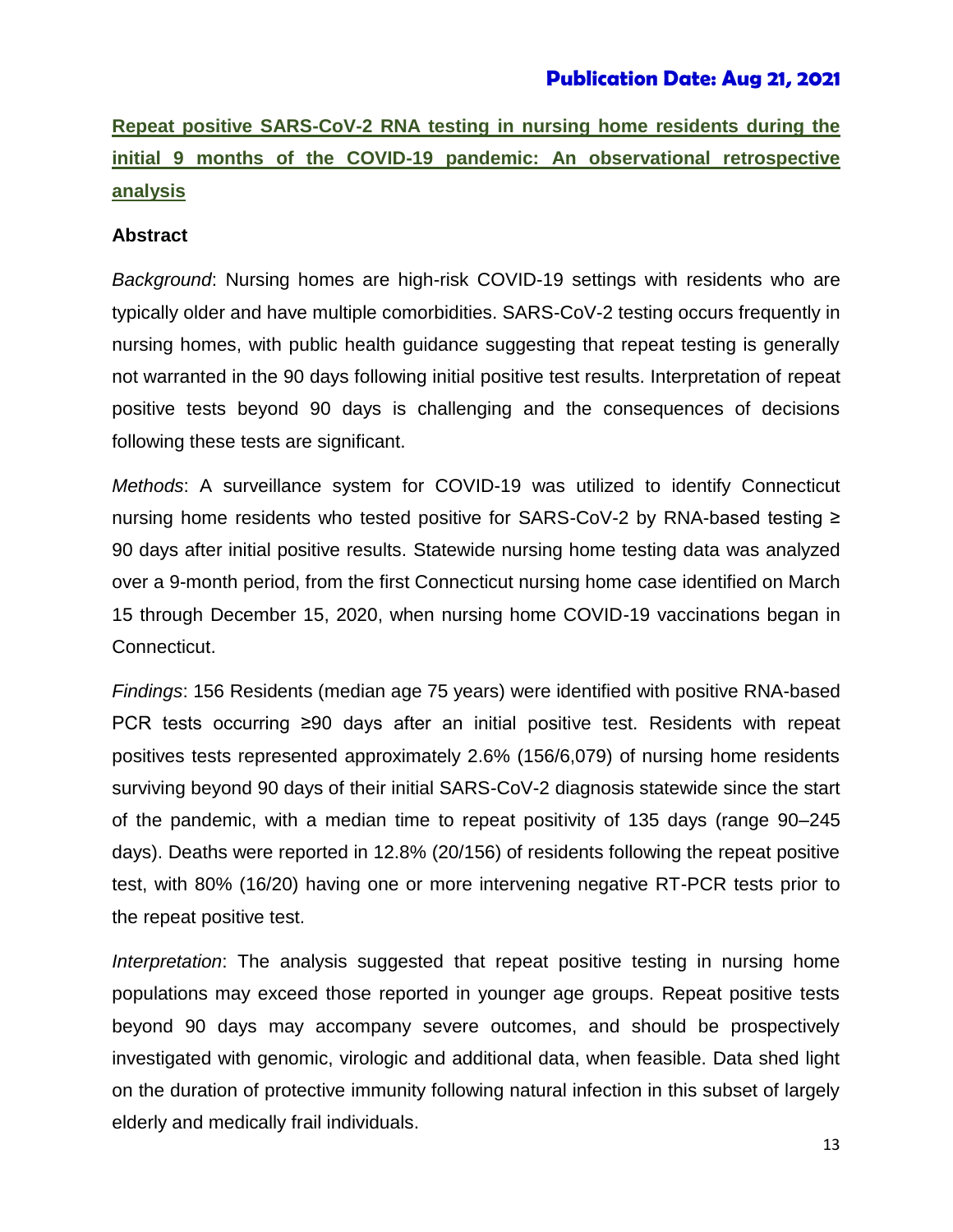# **Reference**

https://www.thelancet.com/journals/lanam/article/PIIS2667-193X(21)00046-6/fulltext

# **Human small intestinal infection by SARS-CoV-2 is characterized by a mucosal infiltration with activated CD8+ T cells**

# **Abstract**

The SARS-CoV-2 pandemic has so far claimed over three and a half million lives worldwide. Though the SARS-CoV-2 mediated disease COVID-19 has first been characterized by an infection of the upper airways and the lung, recent evidence suggests a complex disease including gastrointestinal symptoms. Even if a direct viral tropism of intestinal cells has recently been demonstrated, it remains unclear, whether gastrointestinal symptoms are caused by direct infection of the gastrointestinal tract by SARS-CoV-2 or whether they are a consequence of a systemic immune activation and subsequent modulation of the mucosal immune system. To better understand the cause of intestinal symptoms we analyzed biopsies of the small intestine from SARS-CoV-2 infected individuals. Applying qRT-PCR and immunohistochemistry, we detected SARS-CoV-2 RNA and nucleocapsid protein in duodenal mucosa. In addition, applying imaging mass cytometry and immunohistochemistry, histomorphological changes of the epithelium were identified, which were characterized by an accumulation of activated intraepithelial CD8<sup>+</sup> T cells as well as epithelial apoptosis and subsequent regenerative proliferation in the small intestine of COVID-19 patients. In summary, the findings indicated that intraepithelial CD8<sup>+</sup> T cells are activated upon infection of intestinal epithelial cells with SARS-CoV-2, providing one possible explanation for gastrointestinal symptoms associated with COVID-19.

# **Reference**

https://www.nature.com/articles/s41385-021-00437-z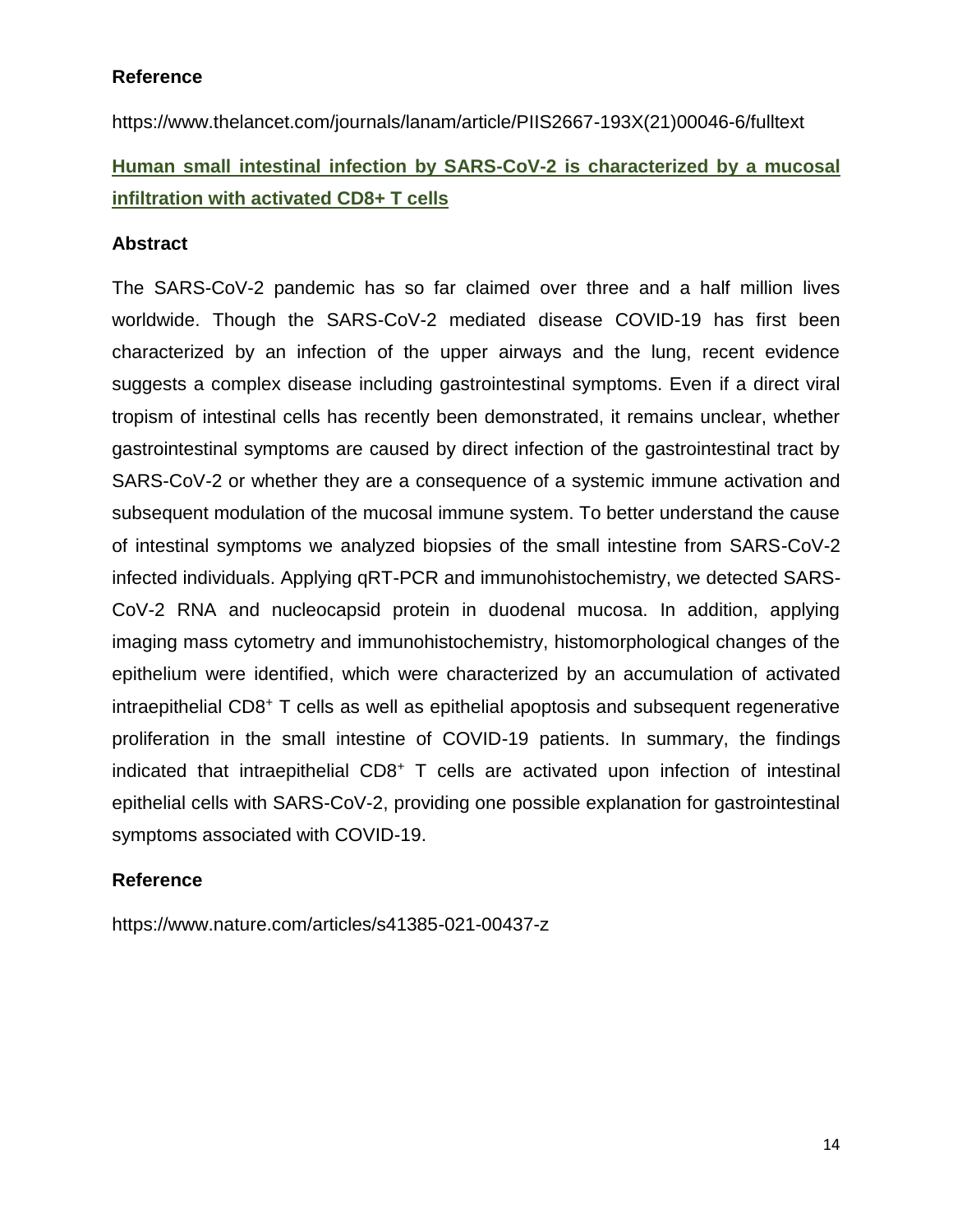# **mRNA-1273 protects against SARS-CoV-2 beta infection in nonhuman primates**

# **Abstract**

B.1.351 is the severe acute respiratory syndrome coronavirus 2 (SARS-CoV-2) variant most resistant to antibody neutralization. It was demonstrated how the dose and number of immunizations influence protection. Nonhuman primates received two doses of 30 or 100 µg of Moderna's mRNA-1273 vaccine, a single immunization of 30 µg, or no vaccine. Two doses of 100 µg of mRNA-1273 induced 50% inhibitory reciprocal serum dilution neutralizing antibody titers against live SARS-CoV-2 p.Asp614Gly and B.1.351 of 3,300 and 240, respectively. Higher neutralizing responses against B.1.617.2 were also observed after two doses compared to a single dose. After challenge with B.1.351, there was ~4- to 5-log10 reduction of viral subgenomic RNA and low to undetectable replication in bronchoalveolar lavages in the two-dose vaccine groups, with a 1-log10 reduction in nasal swabs in the 100-µg group. These data establish that a two-dose regimen of mRNA-1273 will be critical for providing upper and lower airway protection against major variants of concern.

#### **Reference**

https://www.nature.com/articles/s41590-021-01021-0

# **Awake prone positioning for COVID-19 acute hypoxaemic respiratory failure: A randomised, controlled, multinational, open-label meta-trial**

#### **Abstract**

*Background*: Awake prone positioning has been reported to improve oxygenation for patients with COVID-19 in retrospective and observational studies, but whether it improves patient-centred outcomes is unknown. It was aimed to evaluate the efficacy of awake prone positioning to prevent intubation or death in patients with severe COVID-19 in a large-scale randomised trial.

*Methods*: In this prospective, a priori set up and defined, collaborative meta-trial of six randomised controlled open-label superiority trials, adults who required respiratory support with high-flow nasal cannula for acute hypoxaemic respiratory failure due to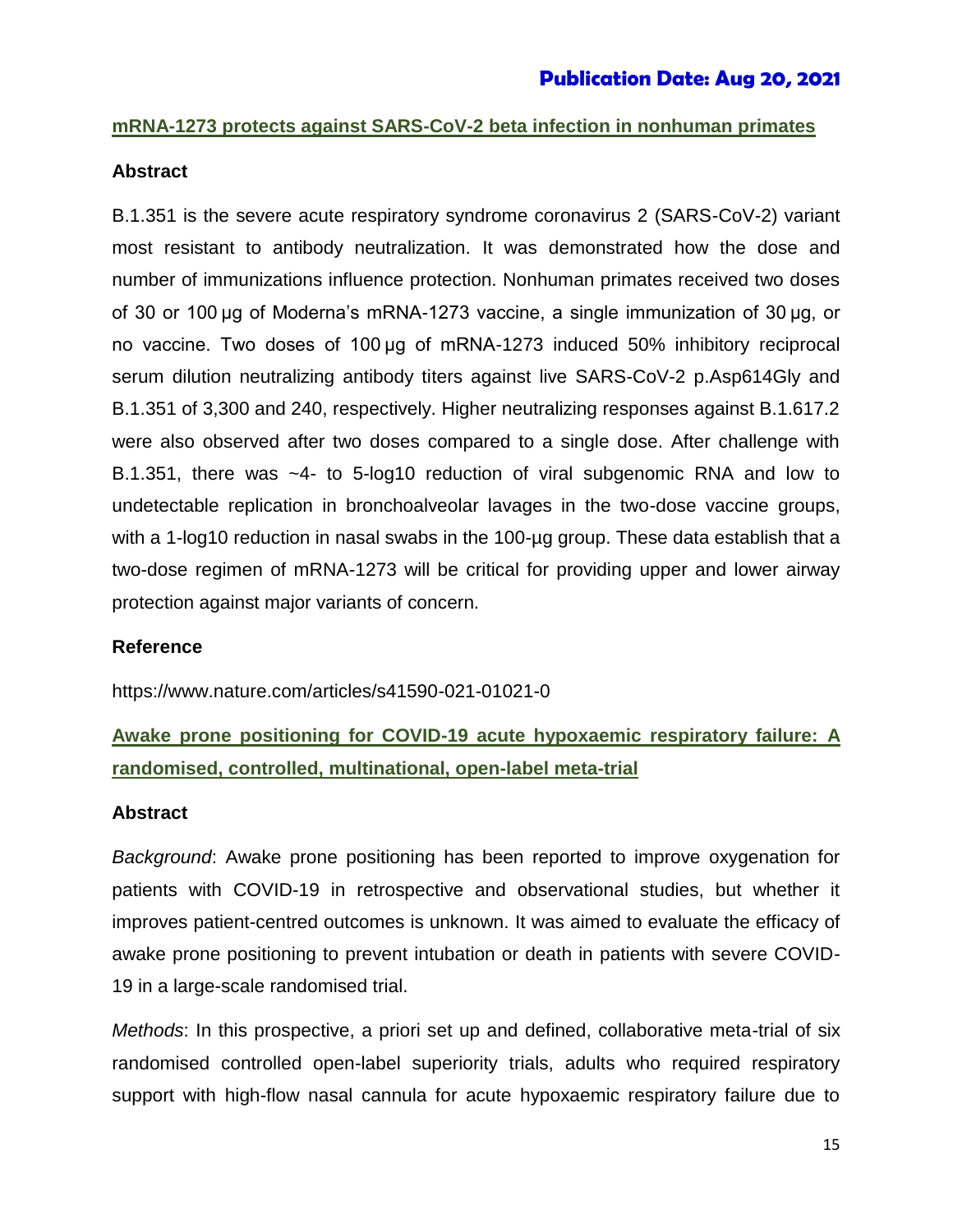COVID-19 were randomly assigned to awake prone positioning or standard care. Hospitals from six countries were involved: Canada, France, Ireland, Mexico, USA, Spain. Patients or their care providers were not masked to allocated treatment. The primary composite outcome was treatment failure, defined as the proportion of patients intubated or dying within 28 days of enrolment. The six trials are registered with ClinicalTrials.gov, NCT04325906, NCT04347941, NCT04358939, NCT04395144, NCT04391140, and NCT04477655.

*Findings*: Between April 2, 2020 and Jan 26, 2021, 1126 patients were enrolled and randomly assigned to awake prone positioning (n=567) or standard care (n=559). 1121 patients (excluding five who withdrew from the study) were included in the intention-totreat analysis. Treatment failure occurred in 223 (40%) of 564 patients assigned to awake prone positioning and in 257 (46%) of 557 patients assigned to standard care (relative risk 0·86 [95% CI 0·75−0·98]). The hazard ratio (HR) for intubation was 0·75 (0·62−0·91), and the HR for mortality was 0·87 (0·68−1·11) with awake prone positioning compared with standard care within 28 days of enrolment. The incidence of prespecified adverse events was low and similar in both groups.

*Interpretation*: Awake prone positioning of patients with hypoxaemic respiratory failure due to COVID-19 reduces the incidence of treatment failure and the need for intubation without any signal of harm. These results support routine awake prone positioning of patients with COVID-19 who require support with high-flow nasal cannula.

# **Reference**

https://www.thelancet.com/journals/lanres/article/PIIS2213-2600(21)00356-8/fulltext

**Epitope diversity of SARS-CoV-2 hyperimmune intravenous human immunoglobulins and neutralization of variants of concern**

#### **Abstract**

Hyperimmune immunoglobulin (hCoV-2IG) generated from SARS-CoV-2 convalescent plasma (CP) are under evaluation in clinical trials. Here the antibody epitope repertoire, and virus neutralizing capacity of six hCoV-2IG batches as well as nine CP against SARS-CoV-2 and emerging variants of concern (VOCs) were explored. Epitopemapping by gene-fragment phage display library spanning the SARS-CoV-2 spike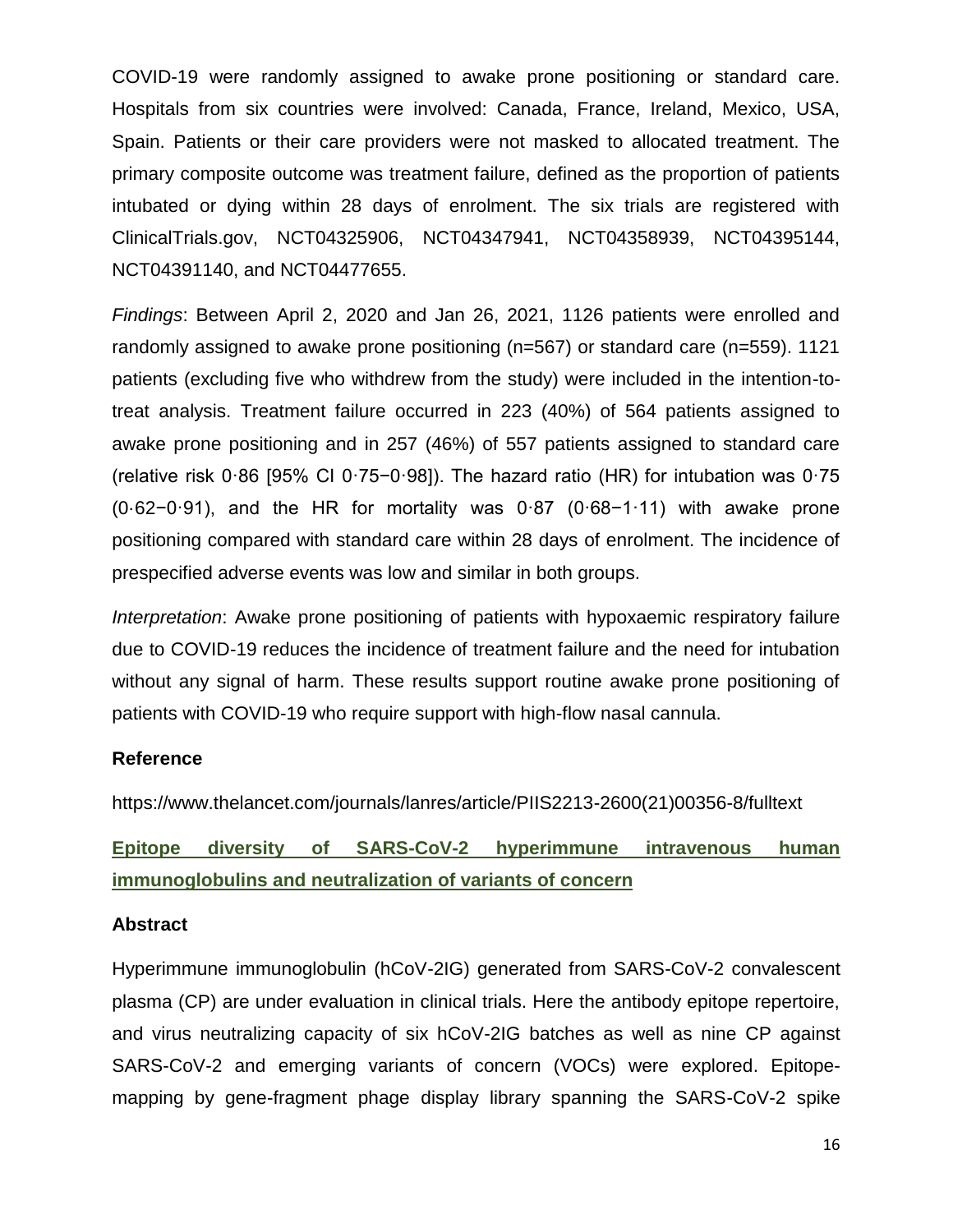demonstrated broad recognition of multiple antigenic sites spanning the entire spike that was higher for hCoV-2IG than CP, with predominant binding to the fusion peptide. In the pseudovirus neutralization assay and in the wild-type SARS-CoV-2 PRNT assay, hCoV-2IG lots showed higher titers against the WA-1 strain compared with CP. Neutralization of VOCs were reduced to different extent by hCoV-2IG lots but were higher than CP. Significant reduction of hCoV-2IG binding was observed to RBD-E484K followed by RBD-N501Y (but not RBD-K417N). This study suggested that post-exposure treatment with hCoV-2IG could be preferable to CP.

# **Reference**

https://www.cell.com/iscience/fulltext/S2589-0042(21)00974-3

# **The neutralization potency of anti-SARS-CoV-2 therapeutic human monoclonal antibodies is retained against viral variants**

# **Abstract**

A wide range of severe acute respiratory syndrome coronavirus 2 (SARS-CoV-2) neutralizing monoclonal antibodies (mAbs) have been reported, most of which target the spike glycoprotein. Therapeutic implementation of these antibodies has been challenged by emerging SARS-CoV-2 variants harboring mutated spike versions. Consequently, re-assessment of previously identified mAbs is of high priority. Four previously selected mAbs targeting non-overlapping epitopes are now evaluated for binding potency to mutated RBD versions, reported to mediate escape from antibody neutralization. In vitro neutralization potencies of these mAbs, and two NTD-specific mAbs, are evaluated against two frequent SARS-CoV-2 variants of concern, the B.1.1.7 Alpha and the B.1.351 Beta. Furthermore, therapeutic potential of three selected mAbs was demonstrated by treatment of K18-human angiotensin-converting enzyme 2 (hACE2) transgenic mice 2 days post-infection with each virus variant. Thus, despite the accumulation of spike mutations, the highly potent MD65 and BL6 mAbs retain their ability to bind the prevalent viral mutants, effectively protecting against B.1.1.7 and B.1.351 variants.

# **Reference**

https://www.cell.com/cell-reports/fulltext/S2211-1247(21)01123-2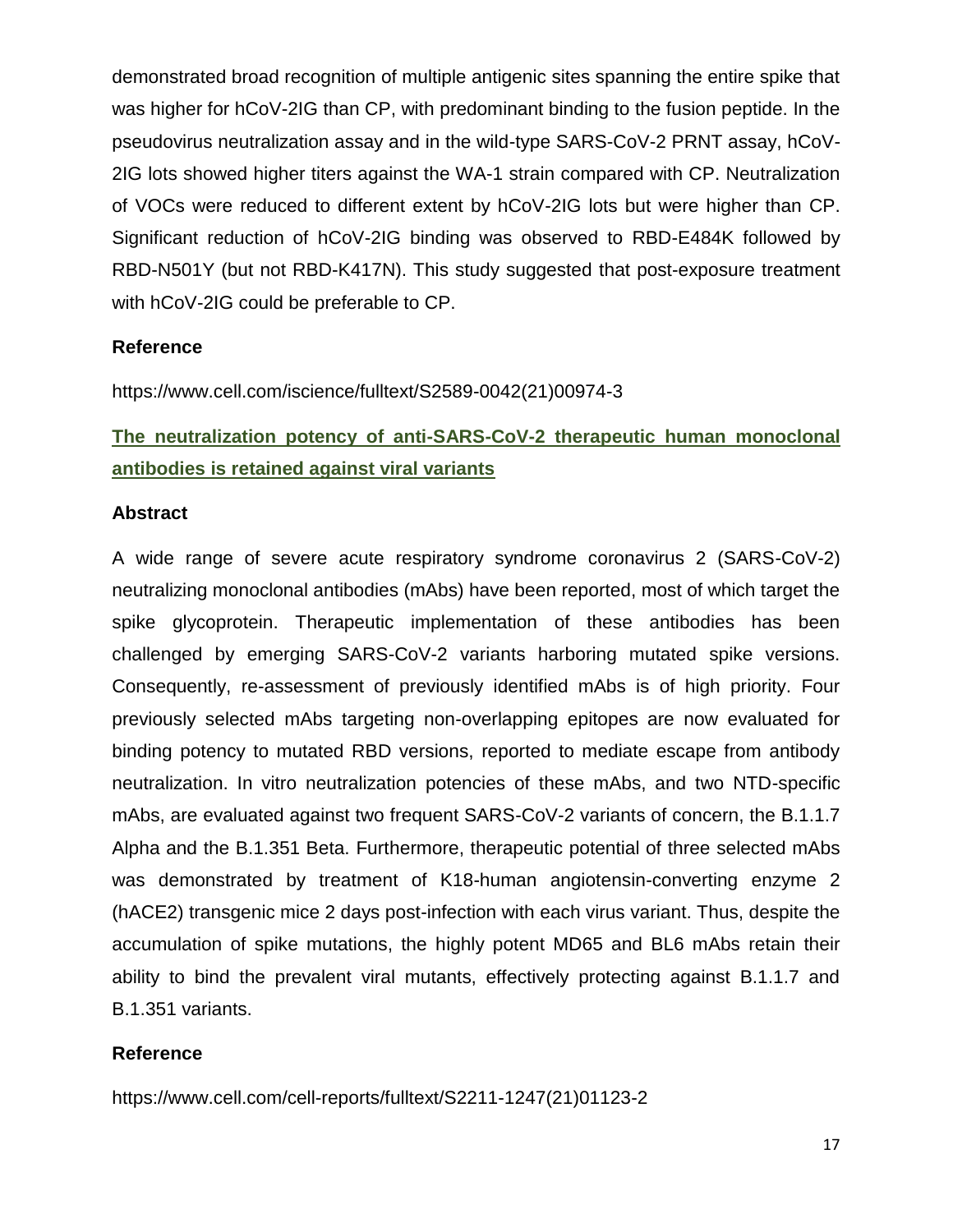#### **Spatiotemporal invasion dynamics of SARS-CoV-2 lineage B.1.1.7 emergence**

# **Abstract**

Understanding the causes and consequences of the emergence of severe acute respiratory syndrome coronavirus 2 (SARS-CoV-2) variants of concern is crucial to pandemic control yet difficult to achieve because they arise in the context of variable human behavior and immunity. The spatial invasion dynamics of lineage B.1.1.7 were investigated by jointly analyzing UK human mobility, virus genomes, and communitybased polymerase chain reaction data. A multistage spatial invasion process was identified in which early B.1.1.7 growth rates were associated with mobility and asymmetric lineage export from a dominant source location, enhancing the effects of B.1.1.7's increased intrinsic transmissibility. It was further explored how B.1.1.7 spread was shaped by nonpharmaceutical interventions and spatial variation in previous attack rates. The findings showed that careful accounting of the behavioral and epidemiological context within which variants of concern emerge is necessary to interpret correctly their observed relative growth rates.

# **Reference**

https://www.science.org/doi/10.1126/science.abj0113

# **Publication Date: Aug 19, 2021**

# **A glycan gate controls opening of the SARS-CoV-2 spike protein**

# **Abstract**

SARS-CoV-2 infection is controlled by the opening of the spike protein receptor binding domain (RBD), which transitions from a glycan-shielded 'down' to an exposed 'up' state to bind the human angiotensin-converting enzyme 2 receptor and infect cells. While snapshots of the 'up' and 'down' states have been obtained by cryo-electron microscopy and cryo-electron tomagraphy, details of the RBD-opening transition evade experimental characterization. Here over 130 µs of weighted ensemble simulations of the fully glycosylated spike ectodomain allow us to characterize more than 300 continuous, kinetically unbiased RBD-opening pathways. Together with ManifoldEM analysis of cryo-electron microscopy data and biolayer interferometry experiments, we reveal a gating role for the N-glycan at position N343, which facilitates RBD opening.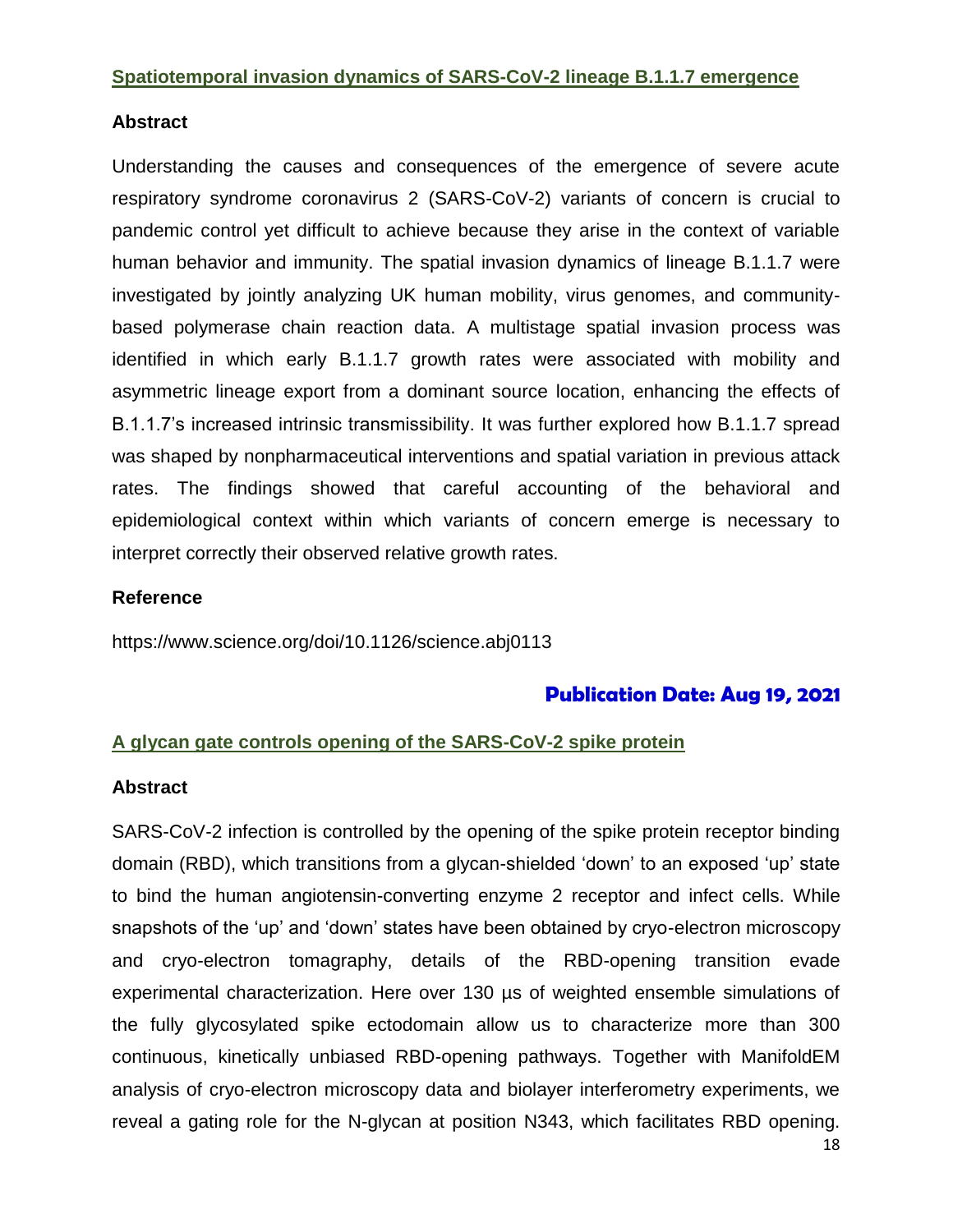Residues D405, R408 and D427 also participate. The atomic-level characterization of the glycosylated spike activation mechanism provided herein represents a landmark study for ensemble pathway simulations and offers a foundation for understanding the fundamental mechanisms of SARS-CoV-2 viral entry and infection.

#### **Reference**

https://www.nature.com/articles/s41557-021-00758-3

# **Effects of a large-scale social media advertising campaign on holiday travel and COVID-19 infections: A cluster randomized controlled trial**

#### **Abstract**

During the Coronavirus Disease 2019 (COVID-19) epidemic, many health professionals used social media to promote preventative health behaviors. A randomized controlled trial of the effect of a Facebook advertising campaign was conducted, consisting of short videos recorded by doctors and nurses to encourage users to stay at home for the Thanksgiving and Christmas holidays [\(NCT04644328](https://clinicaltrials.gov/ct2/show/NCT04644328) and [AEARCTR-0006821\)](https://www.socialscienceregistry.org/trials/6821). Counties were randomly assigned to high intensity (*n* = 410 (386) at Thanksgiving (Christmas)) or low intensity (*n* = 410 (381)). The intervention was delivered to a large fraction of Facebook subscribers in 75% and 25% of randomly assigned zip codes in high- and low-intensity counties, respectively. In total, 6,998 (6,716) zip codes were included, and 11,954,109 (23,302,290) users were reached at Thanksgiving (Christmas). The first two primary outcomes were holiday travel and fraction leaving home, both measured using mobile phone location data of Facebook users. Average distance traveled in high-intensity counties decreased by −0.993 percentage points (95% confidence interval (CI): –1.616, −0.371; *P* = 0.002) for the 3 days before each holiday compared to low-intensity counties. The fraction of people who left home on the holiday was not significantly affected (adjusted difference: 0.030; 95% CI: −0.361, 0.420; *P* = 0.881). The third primary outcome was COVID-19 infections recorded at the zip code level in the 2-week period starting 5 days after the holiday. Infections declined by 3.5% (adjusted 95% CI: −6.2%, −0.7%; *P* = 0.013) in intervention compared to control zip codes. Social media messages recorded by health professionals before the winter holidays in the United States led to a significant reduction in holiday travel and subsequent COVID-19 infections.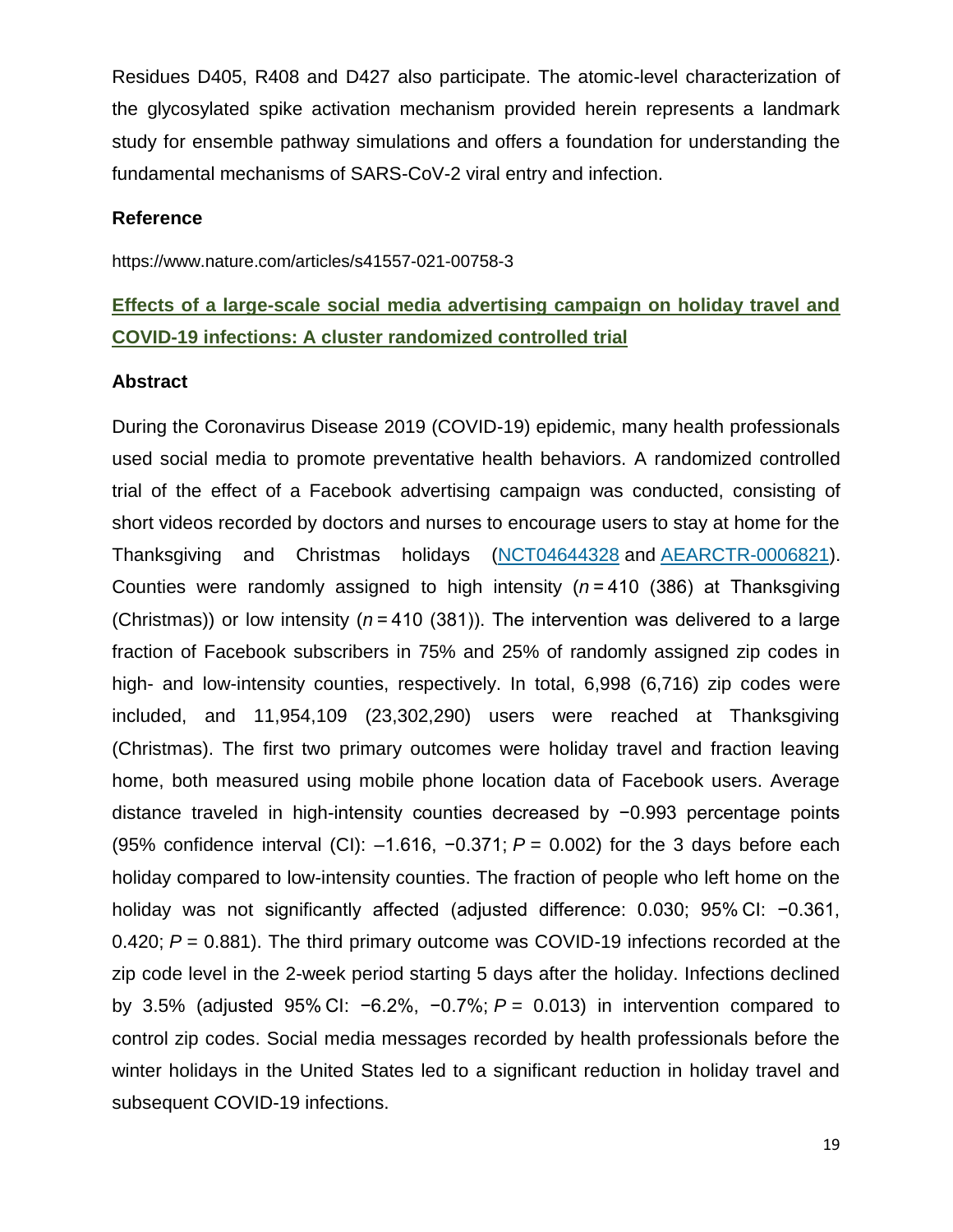### **Reference**

https://www.nature.com/articles/s41591-021-01487-3

# **Fine-grained data reveal segregated mobility networks and opportunities for local containment of COVID-19**

#### **Abstract**

Deriving effective mobility control measures is critical for the control of COVID-19 spreading. In response to the COVID-19 pandemic, many countries and regions implemented travel restrictions and quarantines to reduce human mobility and thus reduce virus transmission. But since human mobility decreased heterogeneously, we lack empirical evidence of the extent to which the reductions in mobility alter the way people from different regions of cities are connected, and what containment policies could complement mobility reductions to conquer the pandemic. Here, individual movements in 21 of the most affected counties in the United States were examined, showing that mobility reduction leads to a segregated place network and alters its relationship with pandemic spread. The findings suggested localized area-specific policies, such as geo-fencing, as viable alternatives to city-wide lockdown for conquering the pandemic after mobility was reduced.

#### **Reference**

https://www.nature.com/articles/s41598-021-95894-8

# **Tissue-specific expression of the SARS-CoV-2 receptor, angiotensin-converting enzyme 2, in mouse models of chronic kidney disease**

# **Abstract**

Elevated angiotensin-converting enzyme 2 (ACE2) expression in organs that are potential targets of severe acute respiratory syndrome coronavirus 2 may increase the risk of coronavirus disease 2019 (COVID-19) infection. Previous reports show that ACE2 alter its tissue-specific expression patterns under various pathological conditions, including renal diseases. Here, changes in pulmonary ACE2 expression were examined in two mouse chronic kidney disease (CKD) models: adenine-induced (adenine mice) and aristolochic acid-induced (AA mice). It was also investigated changes in pulmonary ACE2 expression due to renin–angiotensin system (RAS) blocker (olmesartan)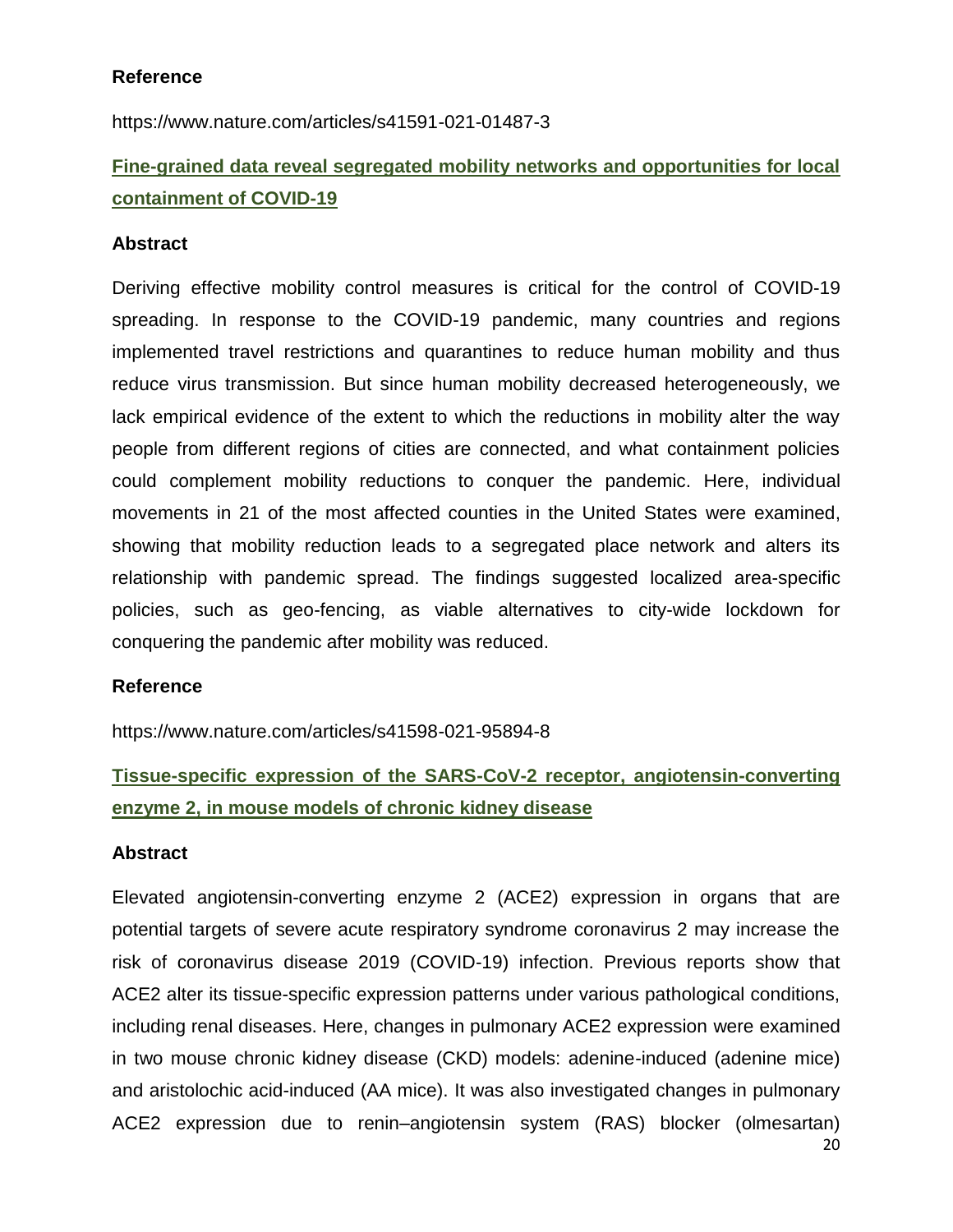treatment in these mice. Adenine mice showed significant renal functional decline and elevated blood pressure, compared with controls. AA mice also showed significant renal functional decline, compared with vehicles; blood pressure did not differ between groups. Renal ACE2 expression was significantly reduced in adenine mice and AA mice; pulmonary expression was unaffected. Olmesartan attenuated urinary albumin excretion in adenine mice, but did not affect renal or pulmonary ACE2 expression levels. The results suggested that the risk of COVID-19 infection may not be elevated in patients with CKD because of their stable pulmonary ACE2 expression. Moreover, RAS blockers can be used safely in treatment of COVID-19 patients with CKD.

# **Reference**

https://www.nature.com/articles/s41598-021-96294-8

# **SARS-CoV-2 infection initiates interleukin-17-enriched transcriptional response in different cells from multiple organs**

#### **Abstract**

Severe acute respiratory syndrome coronavirus 2 (SARS-CoV-2) infection has emerged as a pandemic. Paucity of information concerning the virus and therapeutic interventions have made SARS-CoV-2 infection a genuine threat to global public health. Therefore, there is a growing need for understanding the molecular mechanism of SARS-CoV-2 infection at cellular level. To address this, we undertook a systems biology approach by analyzing publicly available RNA-seq datasets of SARS-CoV-2 infection of different cells and compared with other lung pathogenic infections. Our study identified several key genes and pathways uniquely associated with SARS-CoV-2 infection. Genes such as interleukin (IL)-6, CXCL8, CCL20, CXCL1 and CXCL3 were upregulated, which in particular regulate the cytokine storm and IL-17 signaling pathway. Of note, SARS-CoV-2 infection strongly activated IL-17 signaling pathway compared with other respiratory viruses. Additionally, this transcriptomic signature was also analyzed to predict potential drug repurposing and small molecule inhibitors. In conclusion, our comprehensive data analysis identifies key molecular pathways to reveal underlying pathological etiology and potential therapeutic targets in SARS-CoV-2 infection.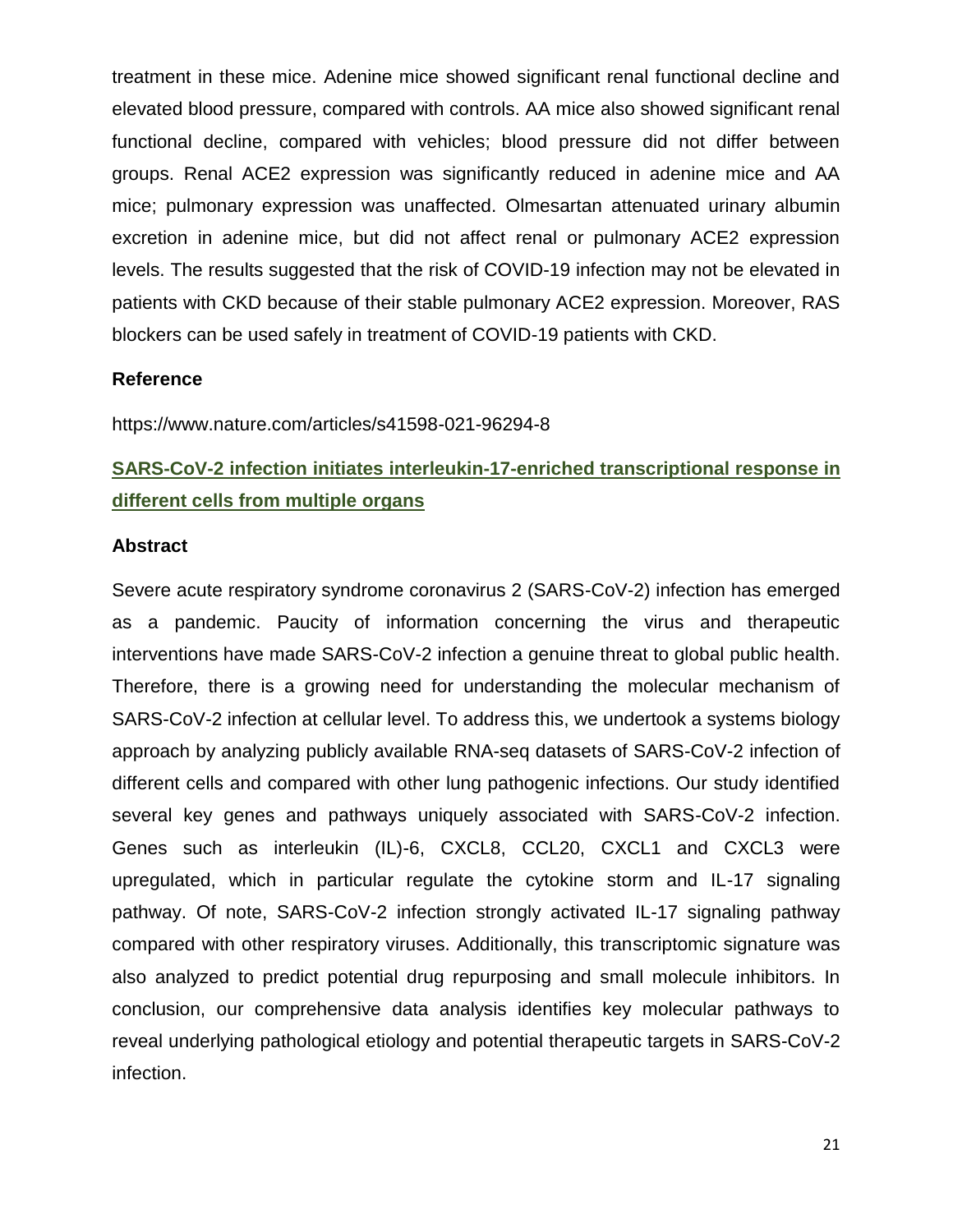# **Reference**

https://www.nature.com/articles/s41598-021-96110-3

# **Towards the sustainable discovery and development of new antibiotics**

# **Abstract**

An ever-increasing demand for novel antimicrobials to treat life-threatening infections caused by the global spread of multidrug-resistant bacterial pathogens stands in stark contrast to the current level of investment in their development, particularly in the fields of natural-product-derived and synthetic small molecules. New agents displaying innovative chemistry and modes of action are desperately needed worldwide to tackle the public health menace posed by antimicrobial resistance. Here, the consortium presents a strategic blueprint to substantially improve our ability to discover and develop new antibiotics. Both short-term and long-term solutions were proposed to overcome the most urgent limitations in the various sectors of research and funding, aiming to bridge the gap between academic, industrial and political stakeholders, and to unite interdisciplinary expertise in order to efficiently fuel the translational pipeline for the benefit of future generations.

# **Reference**

https://www.nature.com/articles/s41570-021-00313-1

# **Activation or exhaustion of CD8<sup>+</sup> T cells in patients with COVID-19**

#### **Abstract**

In addition to CD4<sup>+</sup> T cells and neutralizing antibodies, CD8<sup>+</sup> T cells contribute to protective immune responses against SARS-CoV-2 in patients with coronavirus disease 2019 (COVID-19), an ongoing pandemic disease. In patients with COVID-19, CD8<sup>+</sup> T cells exhibiting activated phenotypes are commonly observed, although the absolute number of CD8<sup>+</sup> T cells is decreased. In addition, several studies have reported an upregulation of inhibitory immune checkpoint receptors, such as PD-1, and the expression of exhaustion-associated gene signatures in CD8<sup>+</sup> T cells from patients with COVID-19. However, whether CD8<sup>+</sup> T cells are truly exhausted during COVID-19 has been a controversial issue. In the present review, the current understanding of CD8<sup>+</sup> Tcell exhaustion was summarized and the available knowledge was described on the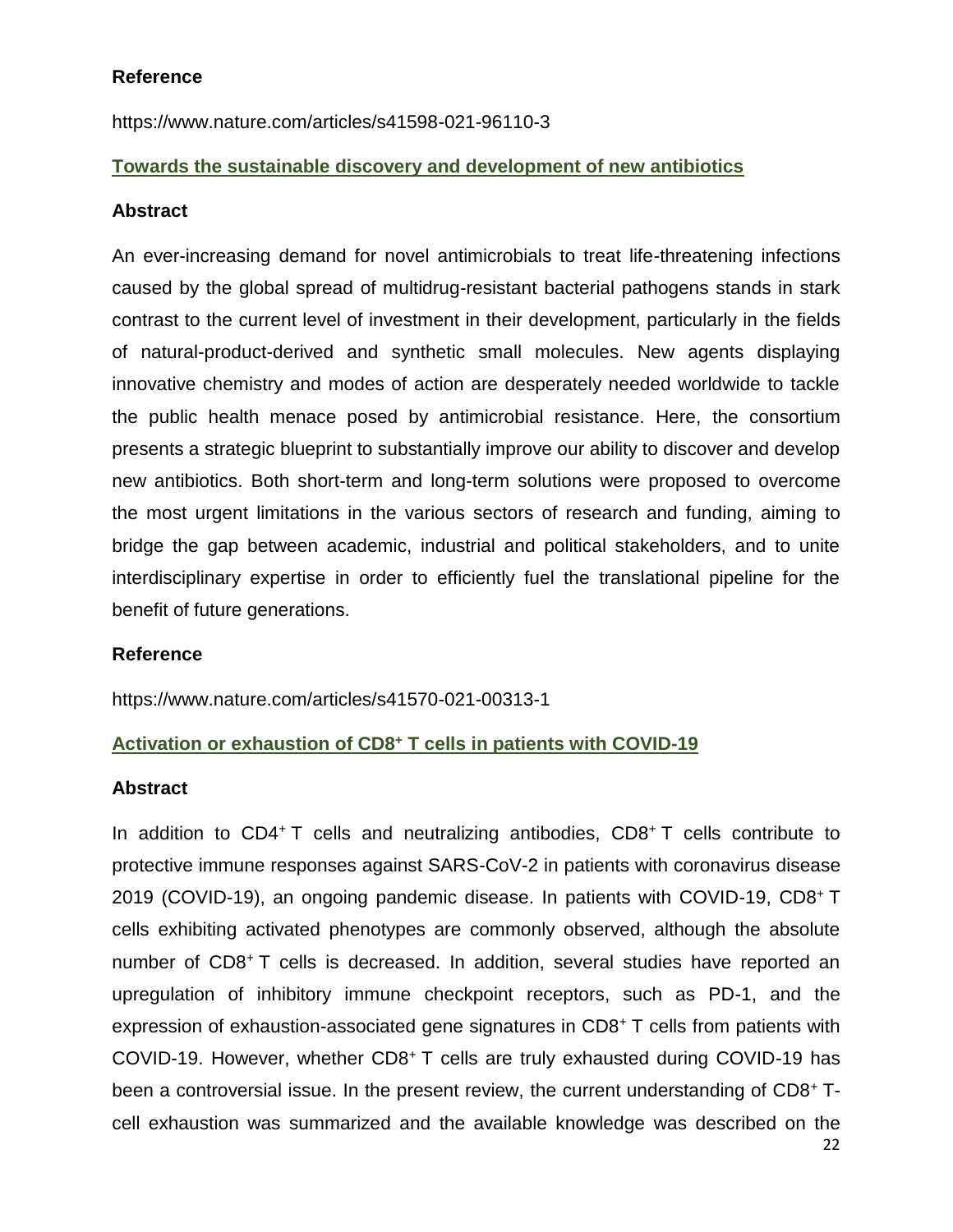phenotypes and functions of CD8<sup>+</sup> T cells in the context of activation and exhaustion. Recent reports were also summarized regarding phenotypical and functional analyses of SARS-CoV-2-specific CD8<sup>+</sup> T cells and discuss long-term SARS-CoV-2-specific CD8<sup>+</sup> T-cell memory.

#### **Reference**

https://www.nature.com/articles/s41423-021-00750-4

# **Profile of humoral and cellular immune responses to single doses of BNT162b2 or ChAdOx1 nCoV-19 vaccines in residents and staff within residential care homes (VIVALDI): An observational study**

#### **Abstract**

*Background*: Residents of long-term care facilities (LTCFs) have been prioritised for COVID-19 vaccination because of the high COVID-19 mortality in this population. Several countries have implemented an extended interval of up to 12 weeks between the first and second vaccine doses to increase population coverage of single-dose vaccination. It was aimed to assess the magnitude and quality of adaptive immune responses following a single dose of COVID-19 vaccine in LTCF residents and staff.

*Methods*: From the LTCFs participating in the ongoing VIVALDI study (ISRCTN14447421), staff and residents who had received a first dose of COVID-19 vaccine (BNT162b2 [tozinameran] or ChAdOx1 nCoV-19), had pre-vaccination and post-vaccination blood samples (collected between Dec 11, 2020, and Feb 16, 2021), and could be linked to a pseudoidentifier in the COVID-19 Data Store were included in our cohort. Past infection with SARS-CoV-2 was defined on the basis of nucleocapsidspecific IgG antibodies being detected through a semiquantitative immunoassay, and participants who tested positive on this assay after but not before vaccination were excluded from the study. Processed blood samples were assessed for spike-specific immune responses, including spike-specific IgG antibody titres, T-cell responses to spike protein peptide mixes, and inhibition of ACE2 binding by spike protein from four variants of SARS-CoV-2 (the original strain as well as the B.1.1.7, B.1.351, and P.1 variants). Responses before and after vaccination were compared on the basis of age, previous infection status, role (staff or resident), and time since vaccination.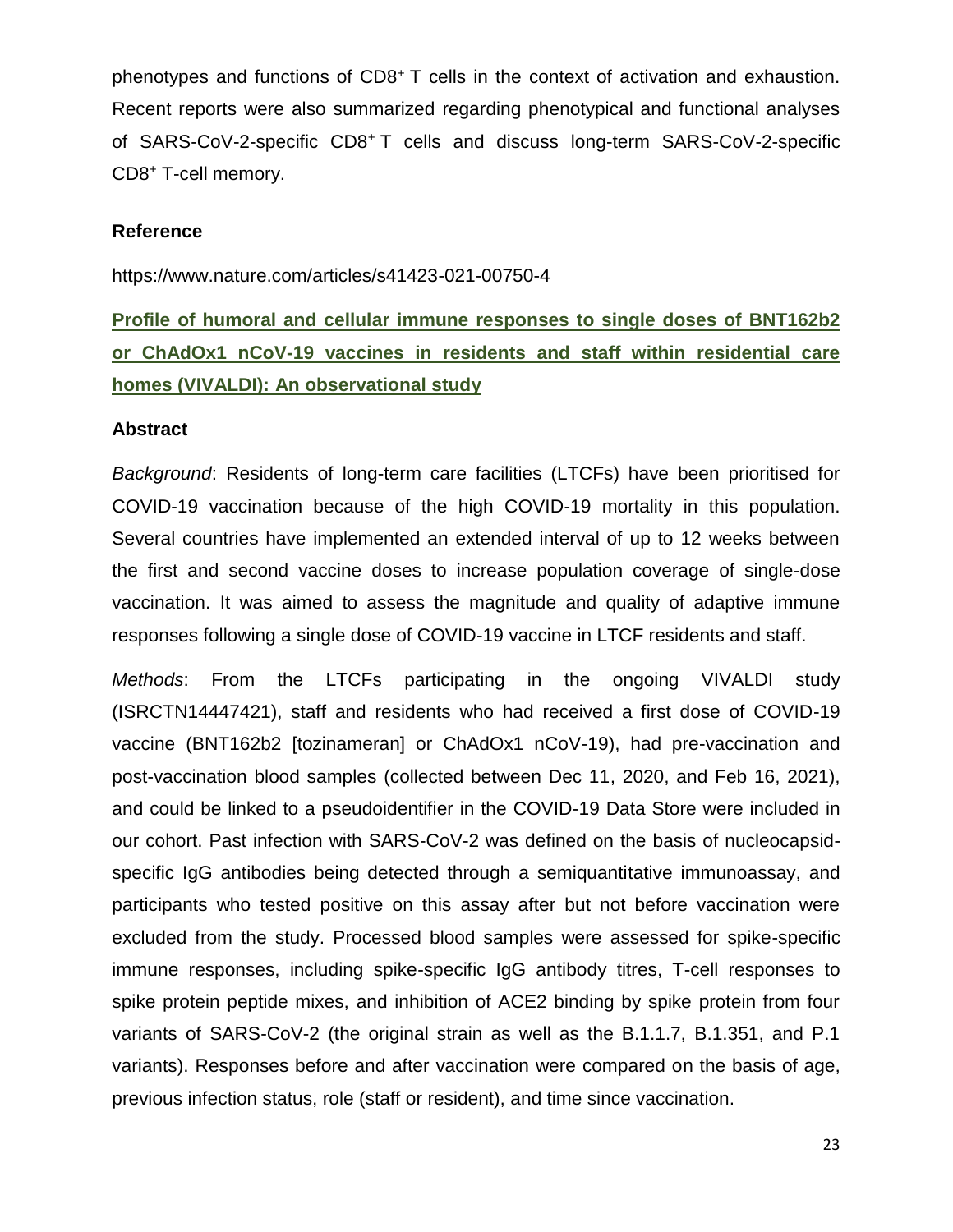*Findings*: The cohort comprised 124 participants from 14 LTCFs: 89 (72%) staff (median age 48 years [IQR 35·5–56]) and 35 (28%) residents (87 years [77–90]). Blood samples were collected a median 40 days (IQR 25–47; range 6–52) after vaccination. 30 (24%) participants (18 [20%] staff and 12 [34%] residents) had serological evidence of previous SARS-CoV-2 infection. All participants with previous infection had high antibody titres following vaccination that were independent of age (rs=0·076, p=0·70). In participants without evidence of previous infection, titres were negatively correlated with age (rs=–0·434, p<0·0001) and were 8·2-times lower in residents than in staff. This effect appeared to result from a kinetic delay antibody generation in older infectionnaive participants, with the negative age correlation disappearing only in samples taken more than 42 days post-vaccination (rs=-0.207, p=0.20; n=40), in contrast to samples taken after 0–21 days (rs=–0·774, p=0·0043; n=12) or 22–42 days (rs=–0·437, p=0·0034; n=43). Spike-specific cellular responses were similar between older and younger participants. In infection-naive participants, antibody inhibition of ACE2 binding by spike protein from the original SARS-CoV-2 strain was negatively correlated with age (rs=–0·439, p<0·0001), and was significantly lower against spike protein from the B.1.351 variant (median inhibition 31% [14–100], p=0·010) and the P.1 variant (23%  $[14–97]$ ,  $p<0.0001$ ) than against the original strain (58%  $[27–100]$ ). By contrast, a single dose of vaccine resulted in around 100% inhibition of the spike–ACE2 interaction against all variants in people with a history of infection.

*Interpretation*: History of SARS-CoV-2 infection impacts the magnitude and quality of antibody response after a single dose of COVID-19 vaccine in LTCF residents. Residents who are infection-naive have delayed antibody responses to the first dose of vaccine and should be considered for an early second dose where possible.

#### **Reference**

https://www.thelancet.com/journals/lanhl/article/PIIS2666-7568(21)00168-9/fulltext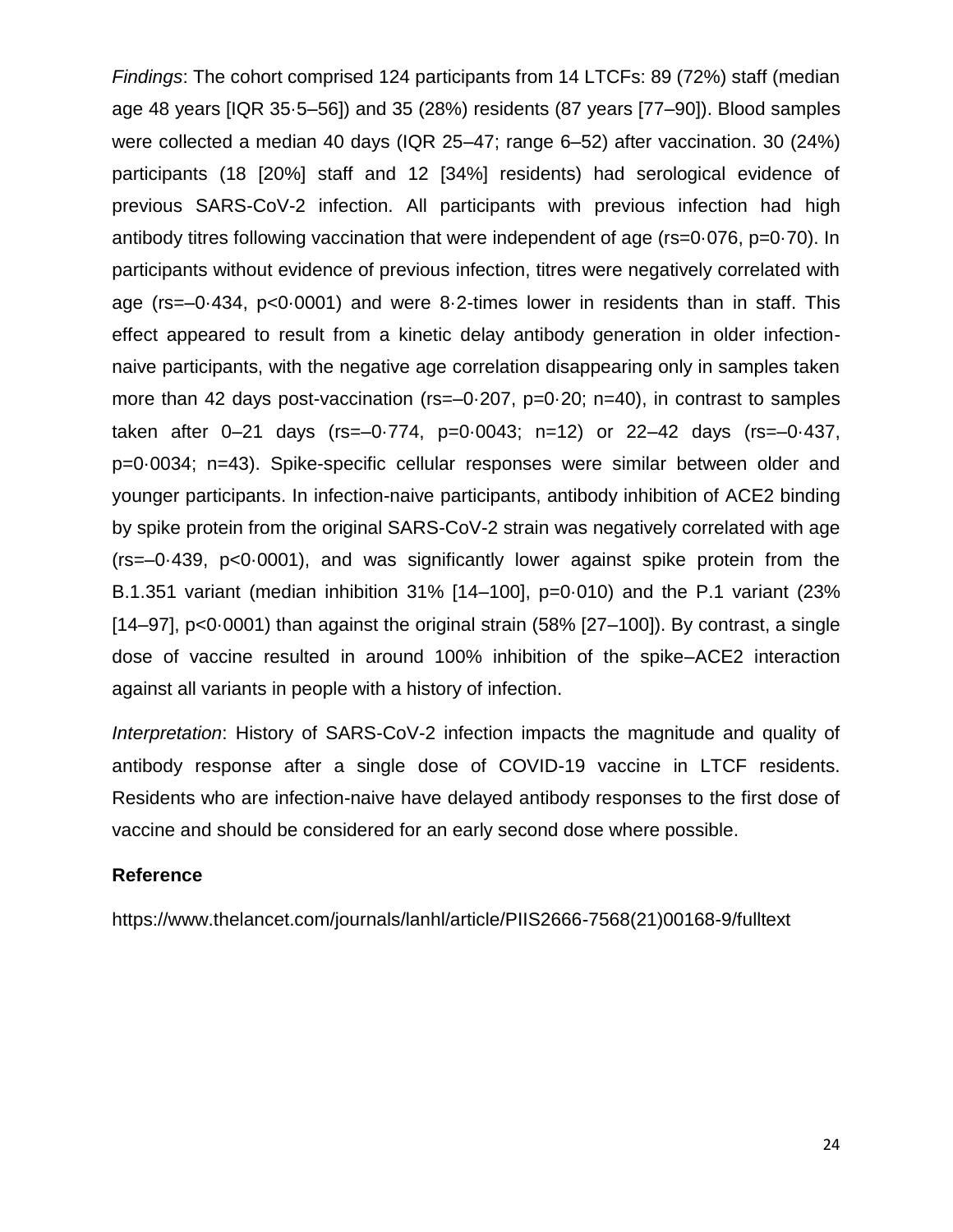# **COVID-19 vaccine strategies for Aotearoa New Zealand: A mathematical modelling study**

# **Abstract**

*Background*: COVID-19 elimination measures, including border closures have been applied in New Zealand. The potential effect of vaccination programmes have modelled for opening borders.

*Methods*: A deterministic age-stratified Susceptible, Exposed, Infectious, Recovered (SEIR) model were used. Spread was minimised by varying the age-stratified vaccine allocation to find the minimum herd immunity requirements (the effective reproduction number Reff<1 with closed borders) under various vaccine effectiveness (VE) scenarios and R0 values. Two-year open-border simulations were run for two vaccine strategies: minimising Reff and targeting high-risk groups.

*Findings*: Targeting of high-risk groups will result in lower hospitalisations and deaths in most scenarios. Reaching the herd immunity threshold (HIT) with a vaccine of 90% VE against disease and 80% VE against infection requires at least 86•5% total population uptake for R0=4•5 (with high vaccination coverage for 30–49-year-olds) and 98•1% uptake for R0=6. In a two-year open-border scenario with 10 overseas cases daily and 90% total population vaccine uptake (including 0–15 year olds) with the same vaccine, the strategy of targeting high-risk groups is close to achieving HIT, with an estimated 11,400 total hospitalisations (peak 324 active and 36 new daily cases in hospitals), and 1,030 total deaths.

*Interpretation*: Targeting high-risk groups for vaccination will result in fewer hospitalisations and deaths with open borders compared to targeting reduced transmission. With a highly effective vaccine and a high total uptake, opening borders will result in increasing cases, hospitalisations, and deaths. Other public health and social measures will still be required as part of an effective pandemic response.

# **Reference**

https://www.thelancet.com/journals/lanwpc/article/PIIS2666-6065(21)00165-6/fulltext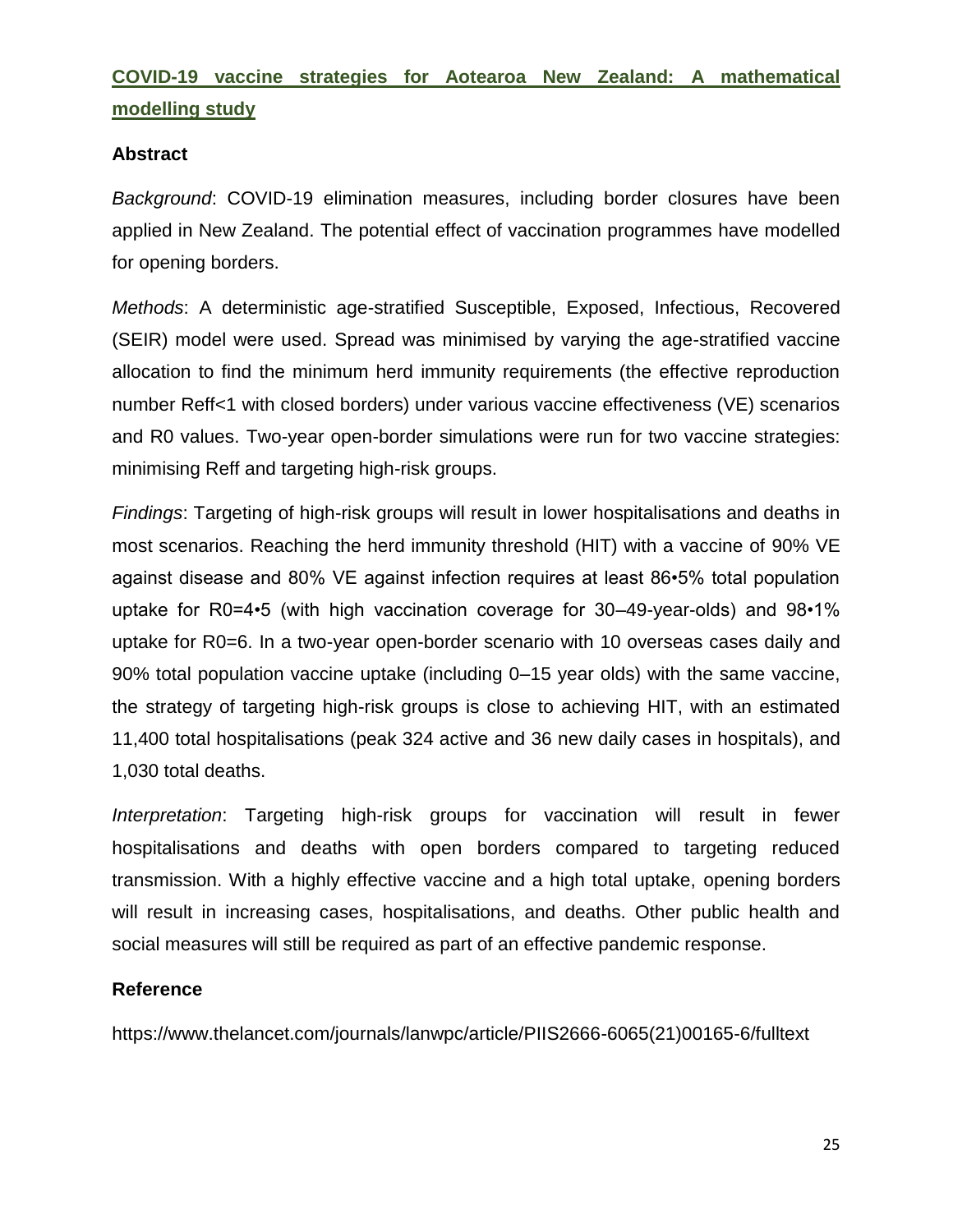# **The impact of spike N501Y mutation on neutralizing activity and RBD binding of SARS-CoV-2 convalescent serum**

# **Abstract**

*Background*: Several SARS-CoV-2 lineages with spike receptor binding domain (RBD) N501Y mutation have spread globally. The impact of N501Y was evaluated on neutralizing activity of COVID-19 convalescent sera and on anti-RBD IgG assays.

*Methods*: The susceptibility to neutralization by COVID-19 patients' convalescent sera from Hong Kong were compared between two SARS-CoV-2 isolates (B117-1/B117-2) from the α-variant with N501Y and 4 non-N501Y isolates. The effect of N501Y on antibody binding was assessed. The performance of commercially-available IgG assays was determined for patients infected with N501Y variants.

*Findings*: The microneutralization antibody (MN) titers of convalescent sera from 9 recovered COVID-19 patients against B117-1 (geometric mean titer[GMT], 80; 95% CI, 47–136) were similar to those against the non-N501Y viruses. However, MN titer of these serum against B117-2 (GMT, 20; 95% CI, 11–36) was statistically significantly reduced when compared with non-N501Y viruses (P < 0.01; one-way ANOVA). The difference between B117-1 and B117-2 was confirmed by testing 60 additional convalescent sera. B117-1 and B117-2 differ by only 3 amino acids (nsp2-S512Y, nsp13-K460R, spike-A1056V). Enzyme immunoassay using 272 convalescent sera showed reduced binding of anti-RBD IgG to N501Y or N501Y-E484K-K417N when compared with that of wild-type RBD (mean difference: 0.1116 and 0.5613, respectively; one-way ANOVA). Of 7 anti-N-IgG positive sera from patients infected with N501Y variants (collected 9-14 days post symptom onset), 6 (85.7%) tested negative for a commercially-available anti-S1-IgG assay.

*Interpretation*: The importance of using a panel of viruses within the same lineagewas highlighted to determine the impact of virus variants on neutralization. Furthermore, clinicians should be aware of the potential reduced sensitivity of anti-RBD IgG assays.

# **Reference**

https://www.thelancet.com/journals/ebiom/article/PIIS2352-3964(21)00337-6/fulltext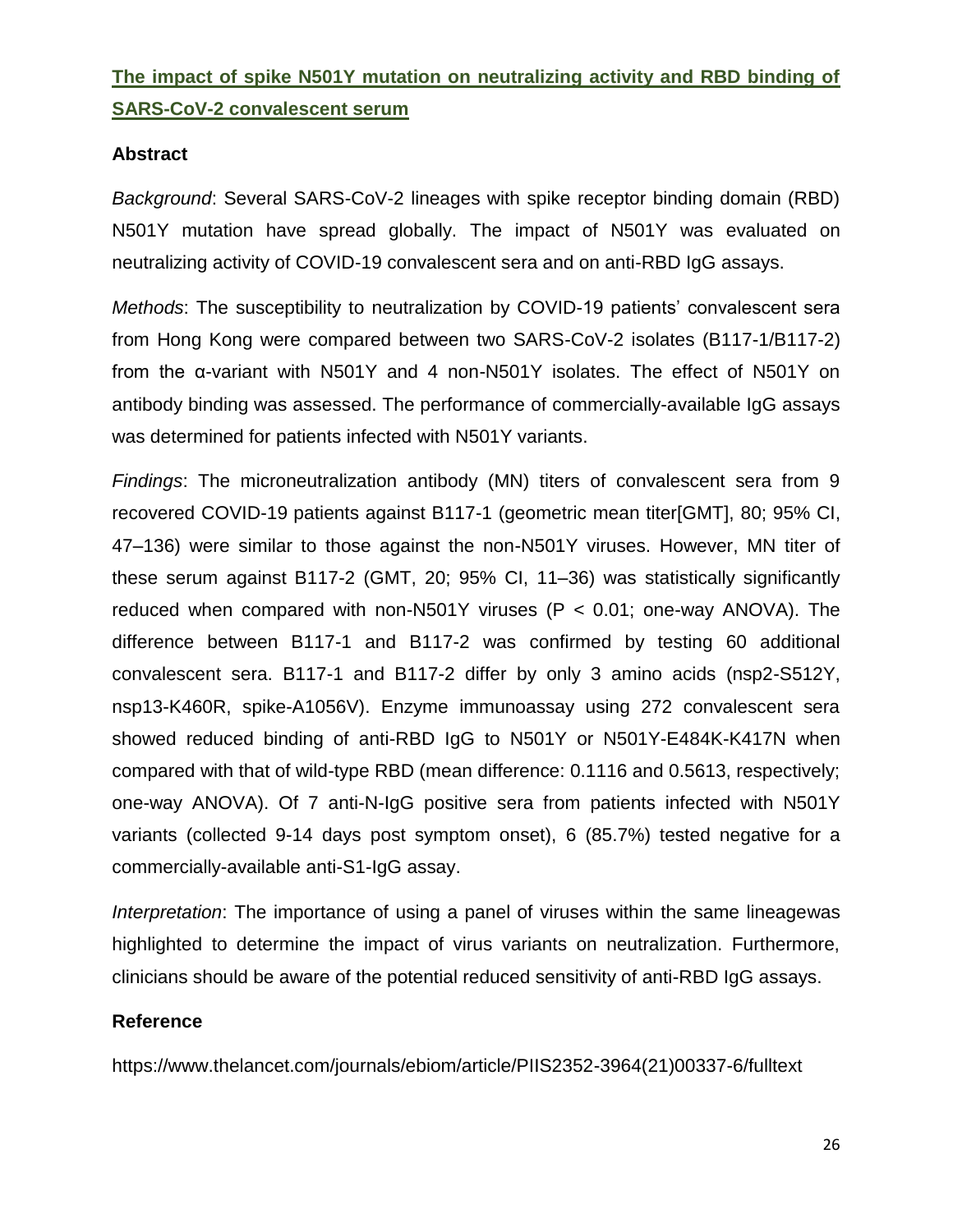# **Neutralisation titres against SARS-CoV-2 are sustained 6 months after onset of symptoms in individuals with mild COVID-19**

# **Abstract**

*Background*: Given the importance of neutralizing antibodies in protection against SARS-CoV-2 infection, it is critical to assess neutralization persistence long-term following recovery. This study investigated neutralization titres against SARS-CoV-2 up to 6 months post-symptom onset in individuals with mild COVID-19.

*Methods*: Plasma neutralization titres in convalescent COVID-19 individuals were determined at baseline and 6 months post-symptom onset using a cell culture infectious SARS-CoV-2 assay. Total SARS-CoV-2 spike-specific IgG and IgA binding was measured using a lectin capture ELISA and compared between timepoints and correlated to neutralizing titres.

*Findings*: All 48 convalescent COVID-19 individuals were found to have detectable SARS-CoV-2 50% inhibitory dilution neutralisation titres (ID50) at baseline and 6 months post-symptom onset with mean ID50 of 1/943 and 1/411, respectively. SARS-CoV-2 neutralisation titres peaked within 1-2 months post-symptom onset. However, 50% of individuals showed comparable ID50 at baseline and 6 months post-symptom onset. Both SARS-CoV-2 spike-specific IgG and IgA levels correlated well with neutralising titres. IgG binding was found to be sustained up to 6 months post-symptom onset, whereas IgA levels declined.

*Interpretation*: This study demonstrates durability of SARS-CoV-2 spike-specific IgG and neutralisation responses following recovery from mild COVID-19. Thus, all subjects included in this study might potentially have protective levels of neutralising antibodies 6 months post-symptom onset. This study also demonstrates a relationship between spike-specific IgA and neutralisation decline, with implications for long-term protection against SARS-CoV-2 infection.

# **Reference**

https://www.thelancet.com/journals/ebiom/article/PIIS2352-3964(21)00312-1/fulltext